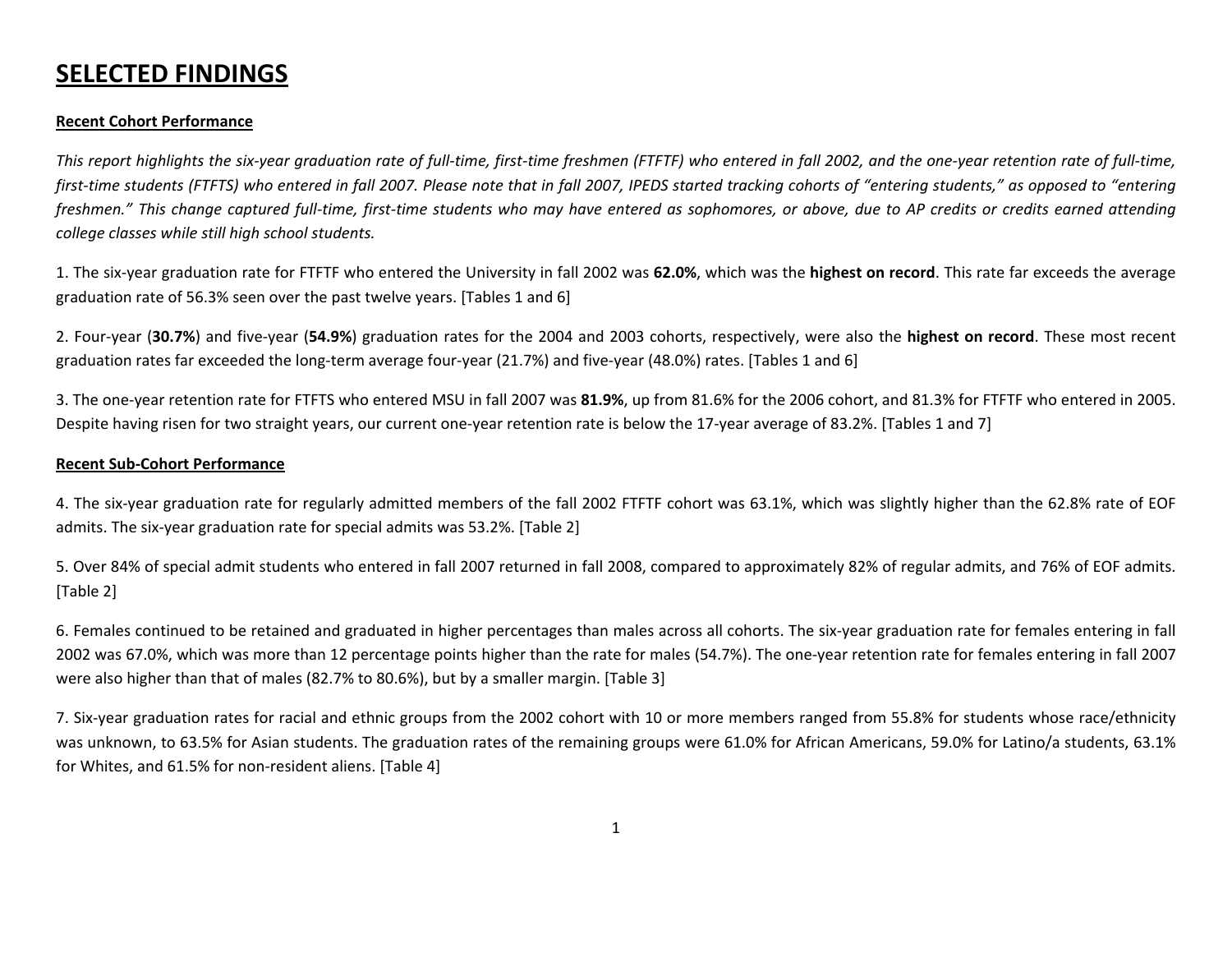8. One‐year retention rates for racial and ethnic groups from the 2007 cohort with 10 or more members ranged from 73.9% for non‐resident aliens, to 87.6% for students whose race/ethnicity was unknown. The retention rates of the remaining groups were 79.6% for African Americans, 86.0% for Asians, 78.3% for Latino/a students, and 82.7% for Whites. [Table 4]

9. Six‐year graduation rates for females entering in fall 2002 were higher than those for males for all racial/ethnic groups except "Unknown." The median "gender gap" was +12.2 percentage points in favor of female cohort members, with African‐Americans (+9.4) and Latino/a students (+5.1) having smaller gaps, and Asians (+12.5) and Whites (+15.2) having larger gaps between female and male graduation rates. [Table 5]

10. Again, one‐year retention rates for females entering in fall 2007 were higher than those for males for all racial/ethnic groups except "Unknown." The median gap was +0.6 percentage points in favor of female cohort members, with African-Americans (+0.2) and Whites (+0.6) having smaller gaps, and Latino/a students (+7.9) and Asians (+12.0) having larger gaps. [Table 5]

#### **Long‐Term Trends in Graduation and Retention Rates**

11. Since 1991, four‐, five‐, and six‐year **graduation rates have been steadily rising**. The four‐year graduation rate is up nearly 20 percentage points, the five‐ year rate is up 17 percentage points, and the six-year rate is up over 12 percentage points. [Table 6 and Chart 1]

12. Entering cohorts are earning their degrees faster. As noted above the percent of cohort members earning their degree within four years has increased 20 percentage points. At the same time, the percent earning their degree during their sixth year has declined over 4 percentage points, from 12% in 1991 to 8% in 2002. [Table 6]

13. While graduation rates have risen steadily since 1991, retention rates have not. Since 1991, one‐, two‐, and three‐year retention rates have all fluctuated within narrow ranges of 4.0 to 4.4. One‐year retention has been between 81.3% and 85.3%, two‐year retention has been between 71.3% and 75.5%, and three‐ year retention rates have been between 66.5% and 70.9%. [Table 7 and Chart 2]

### **Long‐Term Trends in Attrition Rates**

14. Attrition rates have also been relatively stable since 1991, with 17% leaving in year one, another 10% leaving in year two, and 5% leaving in year three, on average. [Table 7]

#### **Long‐Term Trends in First Semester (Fall to Spring) Retention Rates**

15. As seen in the case of annual retention rates, there has been very little variation in first‐semester retention rates between 1996 and 2008. Rates have varied within a narrow 1.6 point range, from <sup>a</sup> maximum of 95.1%, to <sup>a</sup> minimum of 93.4%. Rates have risen the past three years from 93.4% to 94.5%. [Table 7]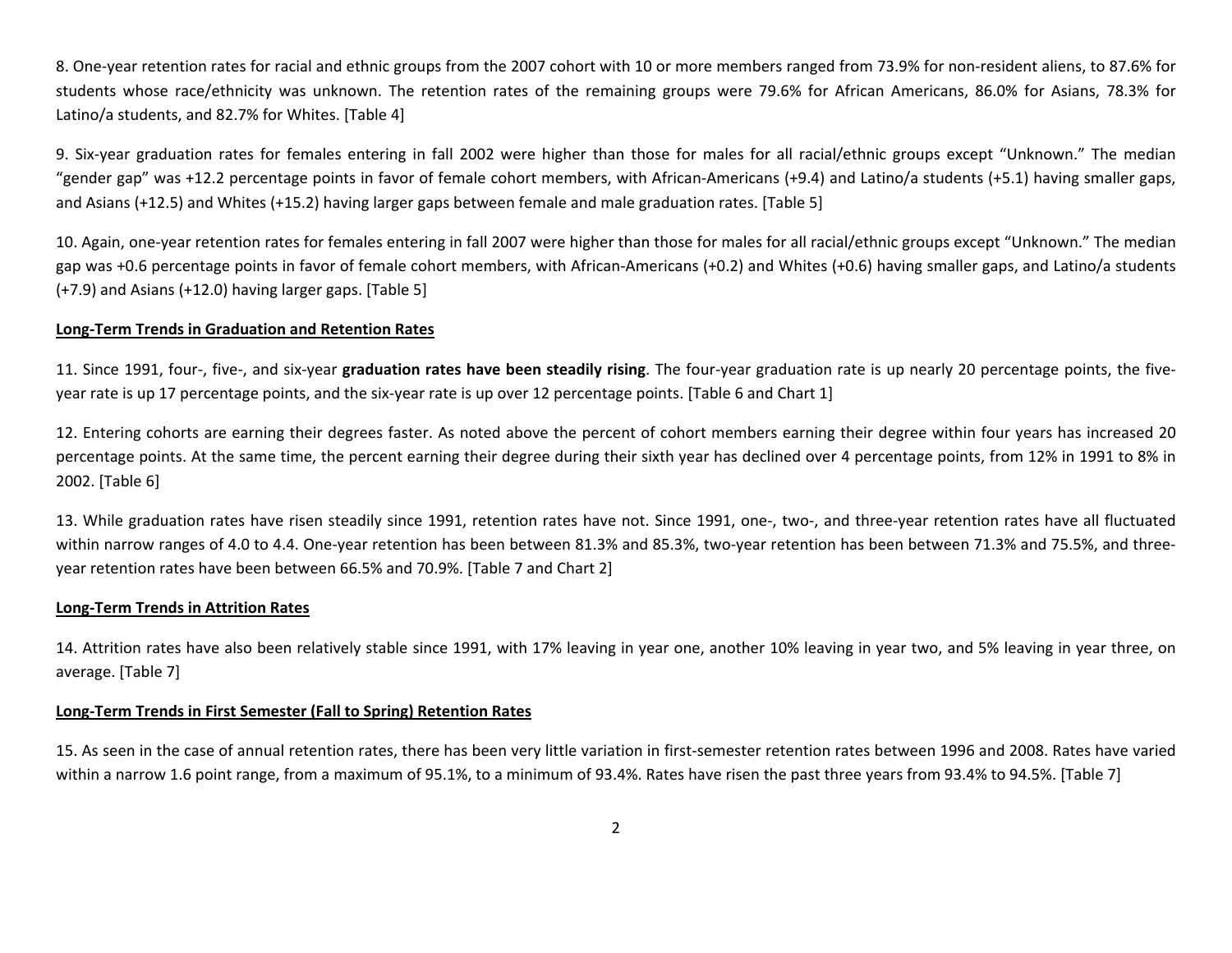### **Seven‐ and Eight‐Year Graduation Rates**

Beginning in spring 2009, the IPEDS Graduation Rate Survey will start tracking graduation rates to 200% of normal time (i.e., up to eight years for most *baccalaureate degree programs). Previously, rates were only tracked to 150% of normal time (i.e., six years).*

16. Graduation rates rise an additional 3% or more when the length of time cohorts are tracked is extended.

17. The six‐year graduation rates for FTFTF who entered in fall 2000 and fall 2001 were 59.3% and 61.2%, respectively. Extended cohort tracking increased the fall 2000 cohort graduation rate by 3.2% (to 62.5% in eight years), and the fall 2001 cohort graduation rate by 2.5% (to 63.8% in seven years). [Table 8]

18. A higher percentage of females from the 2000 cohort earned degrees in years seven and eight, while more males from the 2001 cohort earned their degrees in year seven. [Table 8]

19. The graduation rates of Asian and Latino/a students from the 2000 cohort increased most during the extended tracking period, while White and African American students had benefitted most from the 2001 cohort. [Table 8]

20. The graduation rate of fall 2000 special admits increased most during the extended tracking period, while regular admits in 2001 benefitted most. [Table 8]

### **Retention and Graduation Rates by SAT‐Math and SAT‐Verbal Ranges**

21. The relationship between SAT scores and success (as measured by retention and graduation) is weak.

22. While students admitted in 2002 with SAT‐Math and SAT‐Verbal scores of 700 or above had the highest six‐year graduation rates (66.7% for both groups), students scoring between 600 and 690 in both of those areas graduated in percentages that were among the lowest. Conversely, students with SAT‐M scores between 300 and 390, and students with SAT‐V scores between 400 and 490, were surprisingly successful compared to their peers. [Table 9]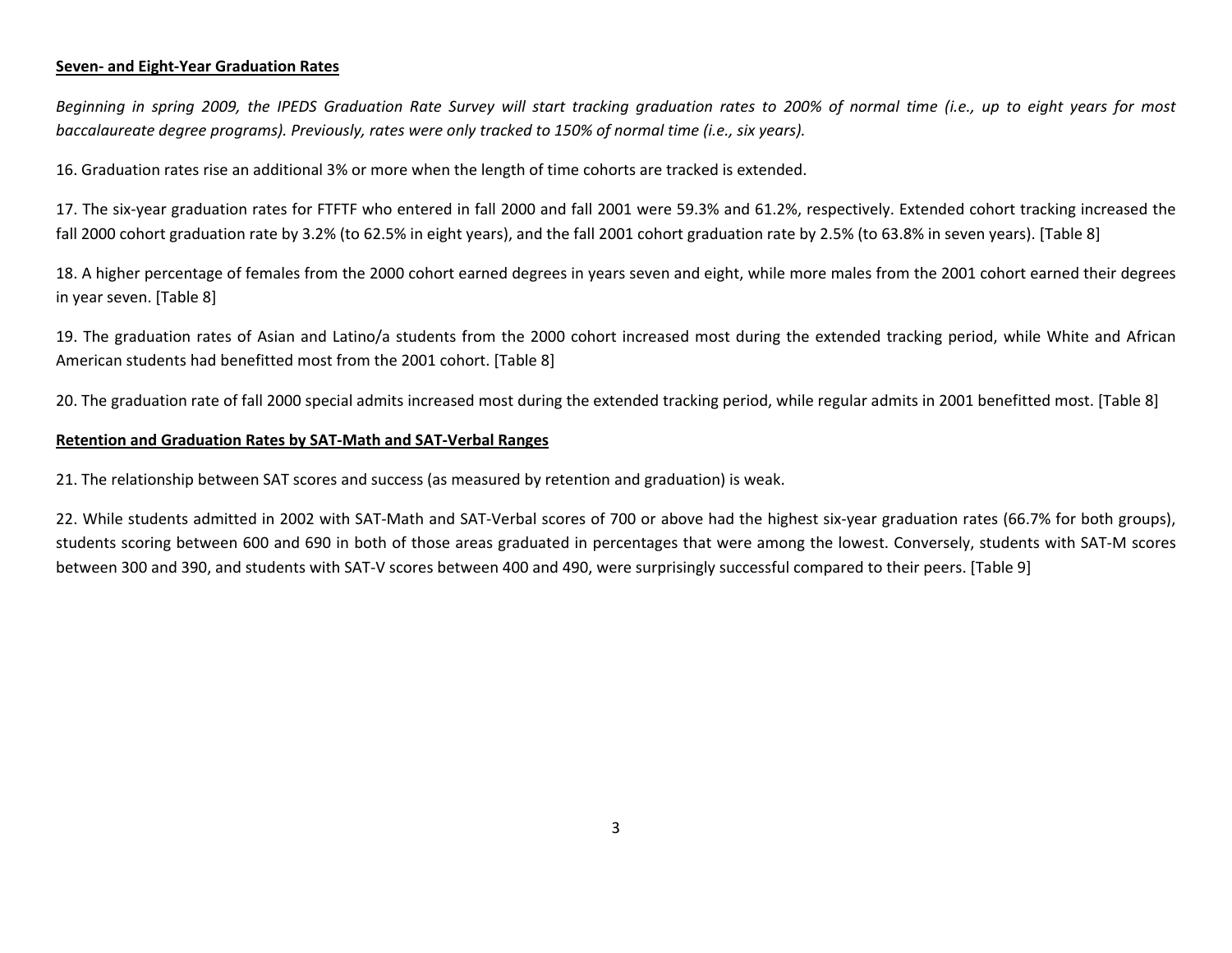## **TABLE 1: RETENTION AND GRADUATION RATES FOR FULL-TIME, FIRST TIME FRESHMAN COHORTS FALL 1998 TO FALL 2007 [1]**

|                                                |                                                      |                       | <b>RETENTION RATES</b>                      |                              | <b>RETENTION &amp; CUMULATIVE GRADUATION RATES [2]</b> |                                   |                                  |                                   |                                  |                                                                                                               |
|------------------------------------------------|------------------------------------------------------|-----------------------|---------------------------------------------|------------------------------|--------------------------------------------------------|-----------------------------------|----------------------------------|-----------------------------------|----------------------------------|---------------------------------------------------------------------------------------------------------------|
| <b>YEAR</b><br><b>COHORT</b><br><b>ENTERED</b> | <b>NUMBER IN</b><br><b>ENTERING</b><br><b>COHORT</b> | <b>SECOND</b><br>YEAR | PERCENT RETAINED TO<br><b>THIRD</b><br>YEAR | <b>FOURTH</b><br><b>YEAR</b> | <b>PERCENT</b><br><b>4 YEARS</b>                       | <b>PERCENT</b><br><b>5TH YEAR</b> | <b>PERCENT</b><br><b>5 YEARS</b> | <b>PERCENT</b><br><b>6TH YEAR</b> | <b>PERCENT</b><br><b>6 YEARS</b> | <b>PERCENT</b><br><b>GRADUATED RETAINED TO GRADUATED RETAINED TO GRADUATED RETAINED TO</b><br><b>7TH YEAR</b> |
| 1998                                           | 1,106                                                | 82.0%                 | 73.3%                                       | 67.8%                        | 22.8%                                                  | 43.0%                             | 50.0%                            | 12.1%                             | 56.8%                            | 6.0%                                                                                                          |
| 1999                                           | 1,319                                                | 83.4%                 | 73.3%                                       | 69.8%                        | 23.4%                                                  | 44.4%                             | 50.4%                            | 14.6%                             | 58.3%                            | 6.5%                                                                                                          |
| 2000                                           | 1,324                                                | 82.6%                 | 72.7%                                       | 68.5%                        | 26.5%                                                  | 40.6%                             | 52.6%                            | 11.5%                             | 59.3%                            | 5.0%                                                                                                          |
| 2001                                           | 1,378                                                | 85.0%                 | 75.5%                                       | 70.9%                        | 27.0%                                                  | 41.7%                             | 54.0%                            | 13.6%                             | 61.2%                            | 5.6%                                                                                                          |
| 2002                                           | 1,470                                                | 81.9%                 | 74.1%                                       | 69.1%                        | 27.8%                                                  | 39.1%                             | 54.3%                            | 11.2%                             | 62.0%                            | 3.9%                                                                                                          |
| 2003                                           | 1,595                                                | 84.8%                 | 73.5%                                       | 68.1%                        | 29.6%                                                  | 37.7%                             | 54.9%                            | 11.3%                             |                                  |                                                                                                               |
| 2004                                           | 1,738                                                | 82.3%                 | 71.3%                                       | 67.4%                        | <b>30.7%</b>                                           | 36.4%                             |                                  |                                   |                                  |                                                                                                               |
| 2005                                           | 1,868                                                | 81.3%                 | 71.9%                                       | 68.1%                        |                                                        |                                   |                                  |                                   |                                  |                                                                                                               |
| 2006                                           | 2,018                                                | 81.6%                 | 73.6%                                       |                              |                                                        |                                   |                                  |                                   |                                  |                                                                                                               |
| 2007 [3]                                       | 2,069                                                | 81.9%                 |                                             |                              |                                                        |                                   |                                  |                                   |                                  |                                                                                                               |

[1] Sources: SURE/IPEDS Enrollment, Degree, and SSN Change file submissions. Retention rates exclude degree earners.

[2] Graduation rates correspond to those reported on the IPEDS Graduation Rate Survey (GRS).

<sup>1</sup>3] Beginning in 2007, IPEDS tracks all full-time, first-time students, including those who enter with enough credits to be classified as sophomores or above.

= Our most recent one-year retention, four-year graduation, five-year graduation, and six-year gratuations rates.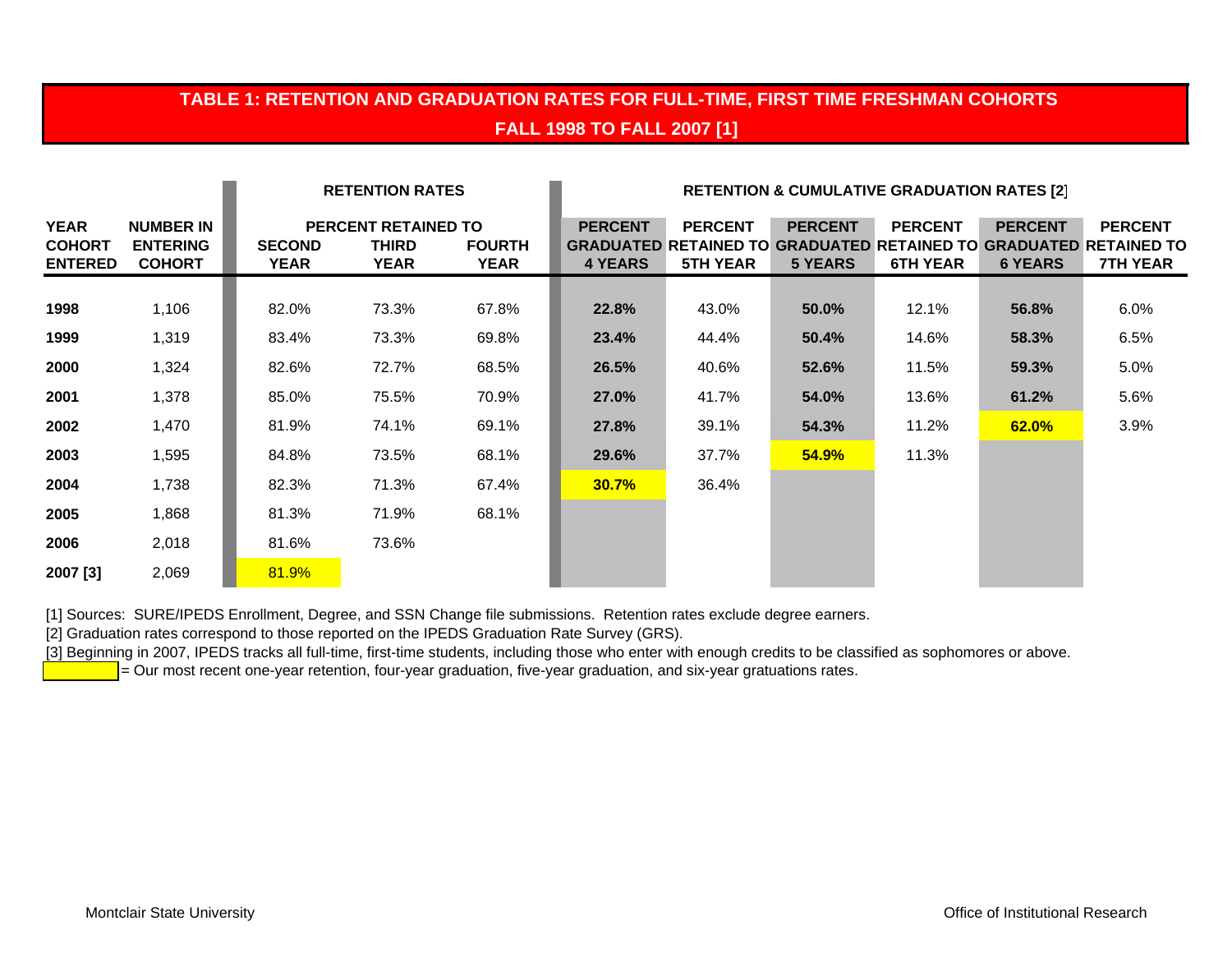## **TABLE 2: RETENTION AND GRADUATION RATES FOR FULL-TIME, FIRST TIME FRESHMAN COHORTS BY ADMISSIONS STATUS, FALL 2001 TO FALL 2007 [1]**

|              |                  |               | <b>RETENTION RATES</b> |               | <b>RETENTION &amp; CUMULATIVE GRADUATION RATES</b> |                                                                          |                |                 |                |                 |  |
|--------------|------------------|---------------|------------------------|---------------|----------------------------------------------------|--------------------------------------------------------------------------|----------------|-----------------|----------------|-----------------|--|
| YEAR &       | <b>NUMBER IN</b> |               | PERCENT RETAINED TO    |               | <b>PERCENT</b>                                     | <b>PERCENT</b>                                                           | <b>PERCENT</b> | <b>PERCENT</b>  | <b>PERCENT</b> | <b>PERCENT</b>  |  |
| <b>ADMIT</b> | <b>ENTERING</b>  | <b>SECOND</b> | <b>THIRD</b>           | <b>FOURTH</b> |                                                    | <b>GRADUATED RETAINED TO GRADUATED RETAINED TO GRADUATED RETAINED TO</b> |                |                 |                |                 |  |
| <b>TYPE</b>  | <b>COHORT</b>    | <b>YEAR</b>   | <b>YEAR</b>            | <b>YEAR</b>   | <b>4 YEARS</b>                                     | <b>5TH YEAR</b>                                                          | <b>5 YEARS</b> | <b>6TH YEAR</b> | <b>6 YEARS</b> | <b>7TH YEAR</b> |  |
| 2001         | 1,378            | 85.0%         | 75.5%                  | 70.9%         | 27.0%                                              | 41.7%                                                                    | 54.0%          | 13.6%           | 61.2%          | 5.6%            |  |
| Regular      | 1,091            | 85.3%         | 76.2%                  | 71.7%         | 29.7%                                              | 40.0%                                                                    | 55.6%          | 13.2%           | 62.7%          | 5.7%            |  |
| <b>EOF</b>   | 131              | 88.5%         | 77.9%                  | 71.0%         | 17.6%                                              | 49.6%                                                                    | 49.6%          | 13.7%           | 57.3%          | 3.8%            |  |
| Special      | 156              | 79.5%         | 68.6%                  | 65.4%         | 16.0%                                              | 46.8%                                                                    | 46.2%          | 16.0%           | 53.8%          | 6.4%            |  |
| 2002         | 1,470            | 81.9%         | 74.1%                  | 69.1%         | 27.8%                                              | 39.1%                                                                    | 54.3%          | 11.2%           | 62.0%          | 3.9%            |  |
| Regular      | 1,171            | 82.0%         | 74.9%                  | 69.8%         | 30.1%                                              | 37.8%                                                                    | 56.3%          | 10.8%           | 63.1%          | 4.2%            |  |
| <b>EOF</b>   | 145              | 87.6%         | 77.9%                  | 71.0%         | 21.4%                                              | 46.2%                                                                    | 54.5%          | 11.7%           | 62.8%          | 2.1%            |  |
| Special      | 154              | 76.0%         | 64.3%                  | 62.3%         | 16.2%                                              | 42.2%                                                                    | 39.0%          | 13.6%           | 53.2%          | 3.9%            |  |
| 2003         | 1,595            | 84.8%         | 73.5%                  | 68.1%         | 29.6%                                              | 37.7%                                                                    | 54.9%          | 11.3%           |                |                 |  |
| Regular      | 1,348            | 84.7%         | 73.8%                  | 68.0%         | 31.7%                                              | 36.6%                                                                    | 56.5%          | 10.8%           |                |                 |  |
| <b>EOF</b>   | 136              | 89.0%         | 74.3%                  | 71.3%         | 22.1%                                              | 44.1%                                                                    | 52.2%          | 11.0%           |                |                 |  |
| Special      | 111              | 81.1%         | 68.5%                  | 64.9%         | 13.5%                                              | 44.1%                                                                    | 38.7%          | 18.0%           |                |                 |  |
| 2004         | 1,738            | 82.3%         | 71.3%                  | 67.4%         | 30.7%                                              | 36.4%                                                                    |                |                 |                |                 |  |
| Regular      | 1,488            | 82.8%         | 72.2%                  | 68.6%         | 33.0%                                              | 35.5%                                                                    |                |                 |                |                 |  |
| EOF          | 154              | 81.8%         | 68.2%                  | 61.0%         | 20.1%                                              | 40.3%                                                                    |                |                 |                |                 |  |
| Special      | 96               | 76.0%         | 62.5%                  | 59.4%         | 11.5%                                              | 43.8%                                                                    |                |                 |                |                 |  |
| 2005         | 1,868            | 81.3%         | 71.9%                  | 68.1%         |                                                    |                                                                          |                |                 |                |                 |  |
| Regular      | 1,612            | 81.7%         | 73.1%                  | 69.1%         |                                                    |                                                                          |                |                 |                |                 |  |
| <b>EOF</b>   | 148              | 83.1%         | 69.6%                  | 65.5%         |                                                    |                                                                          |                |                 |                |                 |  |
| Special      | 108              | 73.1%         | 58.3%                  | 56.5%         |                                                    |                                                                          |                |                 |                |                 |  |
| 2006         | 2,018            | 81.6%         | 73.6%                  |               |                                                    |                                                                          |                |                 |                |                 |  |
| Regular      | 1,720            | 82.0%         | 74.8%                  |               |                                                    |                                                                          |                |                 |                |                 |  |
| <b>EOF</b>   | 140              | 79.3%         | 63.6%                  |               |                                                    |                                                                          |                |                 |                |                 |  |
| Special      | 158              | 79.7%         | 69.6%                  |               |                                                    |                                                                          |                |                 |                |                 |  |
| 2007 [2]     | 2,069            | 81.9%         |                        |               |                                                    |                                                                          |                |                 |                |                 |  |
| Regular      | 1,722            | 82.1%         |                        |               |                                                    |                                                                          |                |                 |                |                 |  |
| <b>EOF</b>   | 148              | 75.7%         |                        |               |                                                    |                                                                          |                |                 |                |                 |  |
| Special      | 199              | 84.4%         |                        |               |                                                    |                                                                          |                |                 |                |                 |  |

[1] Sources: SURE/IPEDS Enrollment, Degree, and SSN Change file submissions. Retention rates exclude degree earners.

[2] Beginning in 2007, IPEDS tracks all full-time, first-time students, including those who enter with enough credits to be classified as sophomores or above.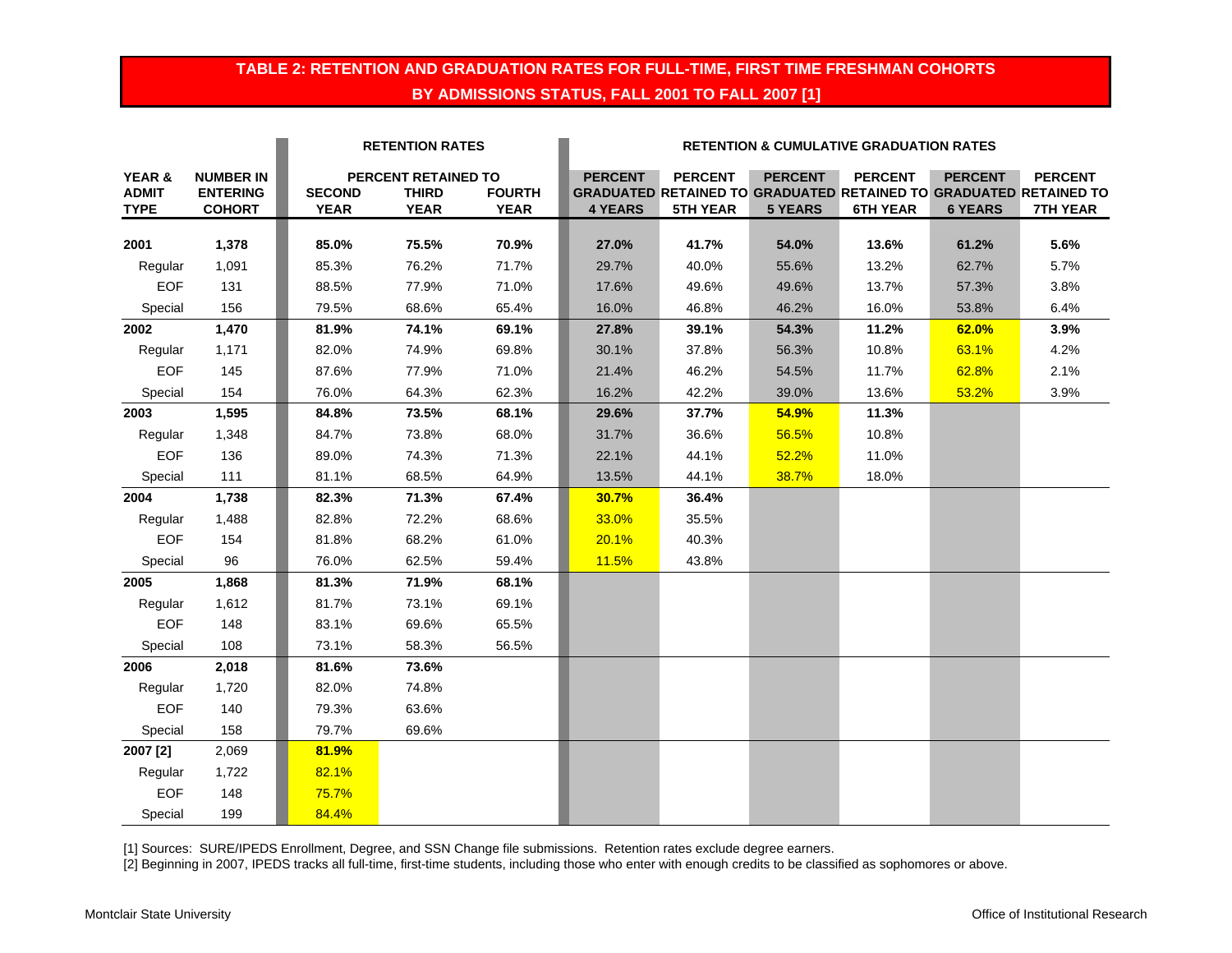## **TABLE 3: RETENTION AND GRADUATION RATES FOR FULL-TIME, FIRST TIME FRESHMAN COHORTS BY SEX, FALL 2001 TO FALL 2007 [1]**

|                                        |                                                      |                              | <b>RETENTION RATES</b>                             |                              | <b>RETENTION &amp; CUMULATIVE GRADUATION RATES</b> |                                   |                                  |                                   |                                  |                                                                                                               |
|----------------------------------------|------------------------------------------------------|------------------------------|----------------------------------------------------|------------------------------|----------------------------------------------------|-----------------------------------|----------------------------------|-----------------------------------|----------------------------------|---------------------------------------------------------------------------------------------------------------|
| <b>YEAR</b><br><b>ENTERED</b><br>& SEX | <b>NUMBER IN</b><br><b>ENTERING</b><br><b>COHORT</b> | <b>SECOND</b><br><b>YEAR</b> | PERCENT RETAINED TO<br><b>THIRD</b><br><b>YEAR</b> | <b>FOURTH</b><br><b>YEAR</b> | <b>PERCENT</b><br><b>4 YEARS</b>                   | <b>PERCENT</b><br><b>5TH YEAR</b> | <b>PERCENT</b><br><b>5 YEARS</b> | <b>PERCENT</b><br><b>6TH YEAR</b> | <b>PERCENT</b><br><b>6 YEARS</b> | <b>PERCENT</b><br><b>GRADUATED RETAINED TO GRADUATED RETAINED TO GRADUATED RETAINED TO</b><br><b>7TH YEAR</b> |
| 2001                                   | 1,378                                                | 85.0%                        | 75.5%                                              | 70.9%                        | 27.0%                                              | 41.7%                             | 54.0%                            | 13.6%                             | 61.2%                            | 5.6%                                                                                                          |
| Female                                 | 826                                                  | 87.3%                        | 78.7%                                              | 75.3%                        | 32.6%                                              | 40.8%                             | 61.6%                            | 10.7%                             | 67.4%                            | 4.2%                                                                                                          |
| Male                                   | 552                                                  | 81.5%                        | 70.7%                                              | 64.3%                        | 18.7%                                              | 42.9%                             | 42.6%                            | 17.9%                             | 51.8%                            | 7.6%                                                                                                          |
| 2002                                   | 1,470                                                | 81.9%                        | 74.1%                                              | 69.1%                        | 27.8%                                              | 39.1%                             | 54.3%                            | 11.2%                             | 62.0%                            | 3.9%                                                                                                          |
| Female                                 | 881                                                  | 83.5%                        | 76.5%                                              | 71.1%                        | 33.1%                                              | 37.2%                             | 59.7%                            | 10.1%                             | 67.0%                            | 3.4%                                                                                                          |
| Male                                   | 589                                                  | 79.5%                        | 70.5%                                              | 64.7%                        | 19.9%                                              | 41.9%                             | 46.2%                            | 12.7%                             | 54.7%                            | 4.8%                                                                                                          |
| 2003                                   | 1,595                                                | 84.8%                        | 73.5%                                              | 68.1%                        | 29.6%                                              | 37.7%                             | 54.9%                            | 11.3%                             |                                  |                                                                                                               |
| Female                                 | 935                                                  | 87.0%                        | 77.6%                                              | 71.2%                        | 36.0%                                              | 35.7%                             | 61.7%                            | 9.3%                              |                                  |                                                                                                               |
| Male                                   | 660                                                  | 81.8%                        | 67.6%                                              | 63.6%                        | 20.5%                                              | 40.6%                             | 45.2%                            | 14.2%                             |                                  |                                                                                                               |
| 2004                                   | 1,738                                                | 82.3%                        | 71.3%                                              | 67.4%                        | 30.7%                                              | 36.4%                             |                                  |                                   |                                  |                                                                                                               |
| Female                                 | 1,015                                                | 85.7%                        | 75.4%                                              | 71.7%                        | 36.4%                                              | 35.2%                             |                                  |                                   |                                  |                                                                                                               |
| Male                                   | 723                                                  | 77.6%                        | 65.7%                                              | 61.4%                        | 22.7%                                              | 38.0%                             |                                  |                                   |                                  |                                                                                                               |
| 2005                                   | 1,868                                                | 81.3%                        | 71.9%                                              | 68.1%                        |                                                    |                                   |                                  |                                   |                                  |                                                                                                               |
| Female                                 | 1,065                                                | 85.3%                        | 77.7%                                              | 73.1%                        |                                                    |                                   |                                  |                                   |                                  |                                                                                                               |
| Male                                   | 803                                                  | 76.1%                        | 64.4%                                              | 61.4%                        |                                                    |                                   |                                  |                                   |                                  |                                                                                                               |
| 2006                                   | 2,018                                                | 81.6%                        | 73.6%                                              |                              |                                                    |                                   |                                  |                                   |                                  |                                                                                                               |
| Female                                 | 1,197                                                | 82.7%                        | 75.4%                                              |                              |                                                    |                                   |                                  |                                   |                                  |                                                                                                               |
| Male                                   | 821                                                  | 80.0%                        | 71.0%                                              |                              |                                                    |                                   |                                  |                                   |                                  |                                                                                                               |
| 2007 [2]                               | 2,069                                                | 81.9%                        |                                                    |                              |                                                    |                                   |                                  |                                   |                                  |                                                                                                               |
| Female                                 | 1,277                                                | 82.7%                        |                                                    |                              |                                                    |                                   |                                  |                                   |                                  |                                                                                                               |
| Male                                   | 792                                                  | 80.6%                        |                                                    |                              |                                                    |                                   |                                  |                                   |                                  |                                                                                                               |

[1] Sources: SURE/IPEDS Enrollment, Degree, and SSN Change file submissions. Retention rates exclude degree earners.

[2] Beginning in 2007, IPEDS tracks all full-time, first-time students, including those who enter with enough credits to be classified as sophomores or above.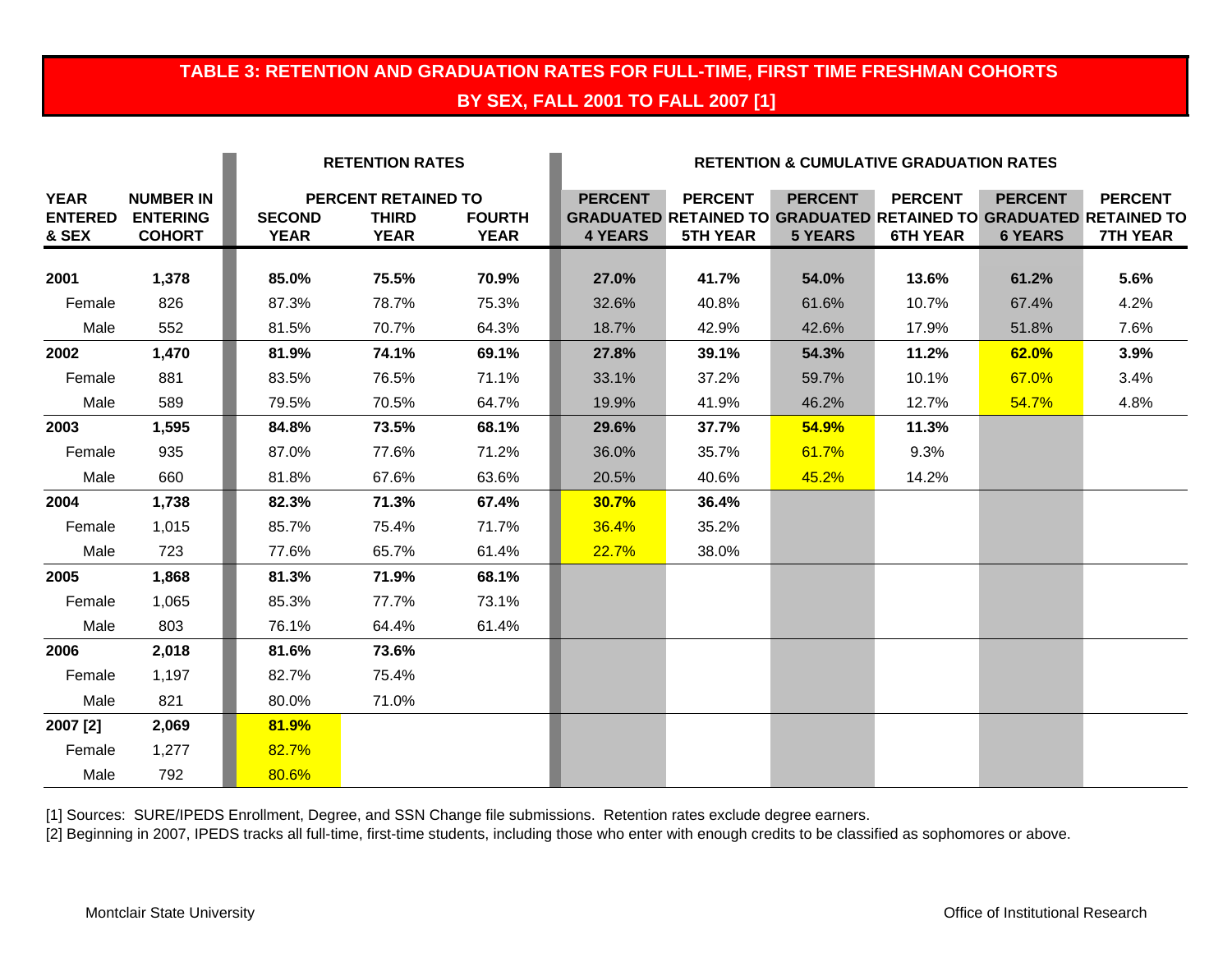## **TABLE 4: RETENTION AND GRADUATION RATES FOR FULL-TIME, FIRST TIME FRESHMAN COHORTS BY RACE/ETHNICITY, FALL 2002 TO FALL 2007 [1]**

|                                         |                                                      | <b>RETENTION RATES</b>       |                                                    |                              | <b>RETENTION &amp; CUMULATIVE GRADUATION RATES</b> |                                   |                                  |                                   |                                  |                                                                                                               |
|-----------------------------------------|------------------------------------------------------|------------------------------|----------------------------------------------------|------------------------------|----------------------------------------------------|-----------------------------------|----------------------------------|-----------------------------------|----------------------------------|---------------------------------------------------------------------------------------------------------------|
| YEAR &<br><b>RACE/</b><br><b>ETHNIC</b> | <b>NUMBER IN</b><br><b>ENTERING</b><br><b>COHORT</b> | <b>SECOND</b><br><b>YEAR</b> | PERCENT RETAINED TO<br><b>THIRD</b><br><b>YEAR</b> | <b>FOURTH</b><br><b>YEAR</b> | <b>PERCENT</b><br><b>4 YEARS</b>                   | <b>PERCENT</b><br><b>5TH YEAR</b> | <b>PERCENT</b><br><b>5 YEARS</b> | <b>PERCENT</b><br><b>6TH YEAR</b> | <b>PERCENT</b><br><b>6 YEARS</b> | <b>PERCENT</b><br><b>GRADUATED RETAINED TO GRADUATED RETAINED TO GRADUATED RETAINED TO</b><br><b>7TH YEAR</b> |
| 2002                                    | 1,470                                                | 81.9%                        | 74.1%                                              | 69.1%                        | 27.8%                                              | 39.1%                             | 54.3%                            | 11.2%                             | 62.0%                            | 3.9%                                                                                                          |
| African Am                              | 159                                                  | 83.6%                        | 73.6%                                              | 68.6%                        | 25.2%                                              | 37.7%                             | 51.6%                            | 13.2%                             | 61.0%                            | 4.4%                                                                                                          |
| Asian                                   | 74                                                   | 78.4%                        | 73.0%                                              | 66.2%                        | 31.1%                                              | 36.5%                             | 59.5%                            | 5.4%                              | 63.5%                            | 0.0%                                                                                                          |
| Latino/a                                | 227                                                  | 81.9%                        | 72.7%                                              | 66.1%                        | 25.6%                                              | 37.4%                             | 49.3%                            | 12.3%                             | 59.0%                            | 2.6%                                                                                                          |
| Native Am                               | 3                                                    | 100.0%                       | 66.7%                                              | 100.0%                       | 0.0%                                               | 100.0%                            | 0.0%                             | 66.7%                             | 66.7%                            | 33.3%                                                                                                         |
| White                                   | 925                                                  | 82.1%                        | 74.8%                                              | 70.3%                        | 28.5%                                              | 40.2%                             | 55.9%                            | 11.1%                             | 63.1%                            | 4.5%                                                                                                          |
| Internat'l                              | 39                                                   | 84.6%                        | 76.9%                                              | 69.2%                        | 43.6%                                              | 23.1%                             | 56.4%                            | 7.7%                              | 61.5%                            | 2.6%                                                                                                          |
| Unknown                                 | 43                                                   | 74.4%                        | 67.4%                                              | 65.1%                        | 16.3%                                              | 44.2%                             | 48.8%                            | 7.0%                              | 55.8%                            | 2.3%                                                                                                          |
| 2003                                    | 1,595                                                | 84.8%                        | 73.5%                                              | 68.1%                        | 29.6%                                              | 37.7%                             | 54.9%                            | 11.3%                             |                                  |                                                                                                               |
| African Am                              | 178                                                  | 84.3%                        | 73.0%                                              | 70.8%                        | 24.7%                                              | 40.4%                             | 51.7%                            | 11.2%                             |                                  |                                                                                                               |
| Asian                                   | 106                                                  | 83.0%                        | 74.5%                                              | 65.1%                        | 36.8%                                              | 32.1%                             | 55.7%                            | 12.3%                             |                                  |                                                                                                               |
| Latino/a                                | 267                                                  | 83.5%                        | 71.2%                                              | 62.2%                        | 25.5%                                              | 36.7%                             | 47.9%                            | 13.5%                             |                                  |                                                                                                               |
| Native Am                               | $\overline{7}$                                       | 100.0%                       | 100.0%                                             | 85.7%                        | 28.6%                                              | 57.1%                             | 28.6%                            | 57.1%                             |                                  |                                                                                                               |
| White                                   | 973                                                  | 85.8%                        | 74.6%                                              | 70.1%                        | 30.8%                                              | 38.6%                             | 58.2%                            | 10.3%                             |                                  |                                                                                                               |
| Internat'l                              | 29                                                   | 75.9%                        | 58.6%                                              | 55.2%                        | 34.5%                                              | 20.7%                             | 48.3%                            | 6.9%                              |                                  |                                                                                                               |
| Unknown                                 | 35                                                   | 80.0%                        | 65.7%                                              | 60.0%                        | 25.7%                                              | 34.3%                             | 40.0%                            | 17.1%                             |                                  |                                                                                                               |
| 2004                                    | 1,738                                                | 82.3%                        | 71.3%                                              | 67.4%                        | <b>30.7%</b>                                       | 36.4%                             |                                  |                                   |                                  |                                                                                                               |
| African Am                              | 196                                                  | 79.6%                        | 69.4%                                              | 62.2%                        | 27.6%                                              | 33.7%                             |                                  |                                   |                                  |                                                                                                               |
| Asian                                   | 121                                                  | 81.0%                        | 67.8%                                              | 64.5%                        | 28.1%                                              | 37.2%                             |                                  |                                   |                                  |                                                                                                               |
| Latino/a                                | 282                                                  | 81.9%                        | 72.7%                                              | 67.7%                        | 30.5%                                              | 37.9%                             |                                  |                                   |                                  |                                                                                                               |
| Native Am                               | 3 <sup>1</sup>                                       | 66.7%                        | 33.3%                                              | 33.3%                        | 33.3%                                              | 33.3%                             |                                  |                                   |                                  |                                                                                                               |
| White                                   | 1,056                                                | 82.9%                        | 71.6%                                              | 68.8%                        | 30.9%                                              | 36.9%                             |                                  |                                   |                                  |                                                                                                               |
| Internat'l                              | 35                                                   | 91.4%                        | 74.3%                                              | 62.9%                        | 45.7%                                              | 25.7%                             |                                  |                                   |                                  |                                                                                                               |
| Unknown                                 | 45                                                   | 82.2%                        | 75.6%                                              | 68.9%                        | 35.6%                                              | 31.1%                             |                                  |                                   |                                  |                                                                                                               |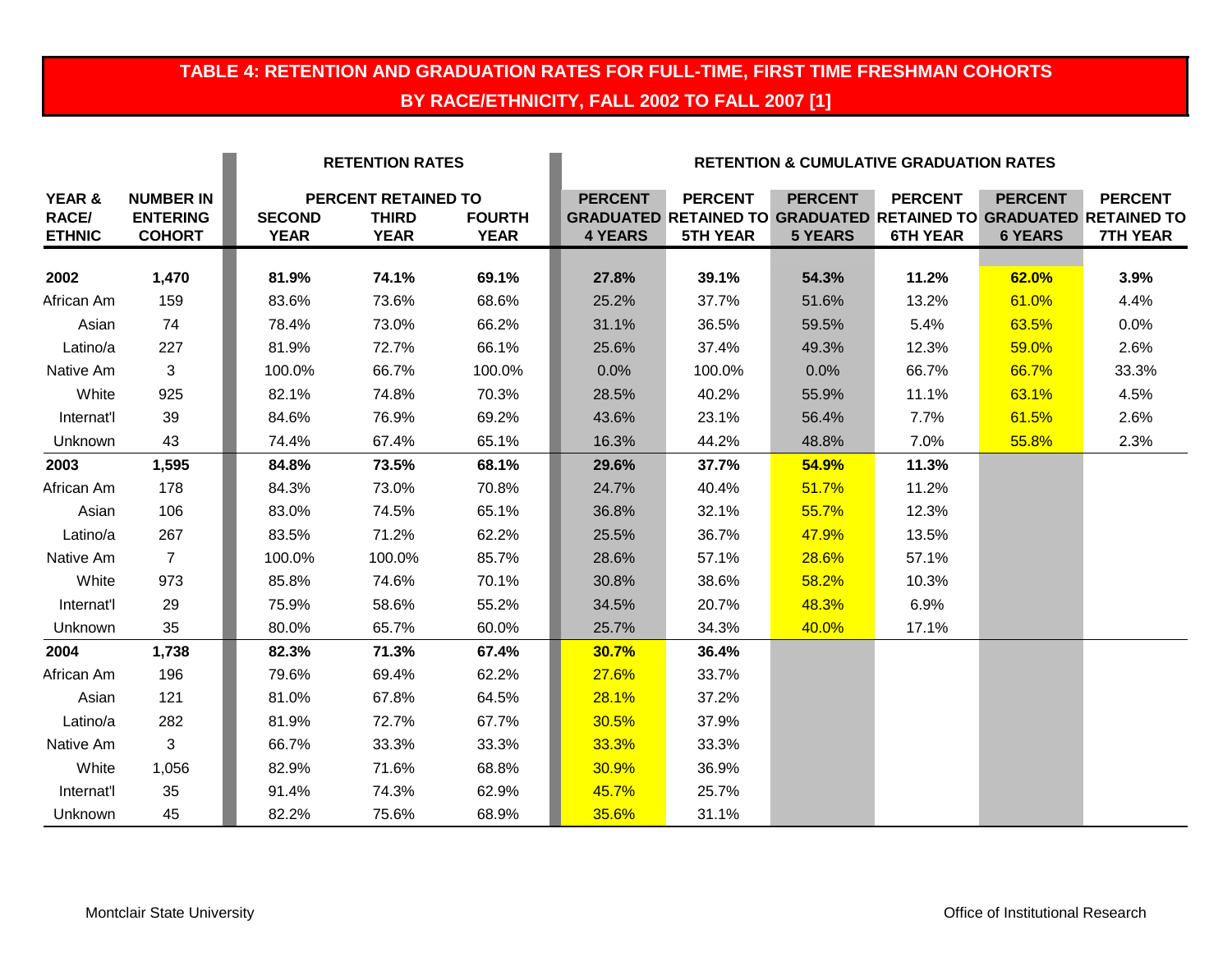|                                                    |                                                      | <b>RETENTION RATES</b>       |                                                    | <b>RETENTION &amp; CUMULATIVE GRADUATION RATES</b> |                                  |                                   |                                  |                                   |                                  |                                                                                                               |
|----------------------------------------------------|------------------------------------------------------|------------------------------|----------------------------------------------------|----------------------------------------------------|----------------------------------|-----------------------------------|----------------------------------|-----------------------------------|----------------------------------|---------------------------------------------------------------------------------------------------------------|
| <b>YEAR &amp;</b><br><b>RACE/</b><br><b>ETHNIC</b> | <b>NUMBER IN</b><br><b>ENTERING</b><br><b>COHORT</b> | <b>SECOND</b><br><b>YEAR</b> | PERCENT RETAINED TO<br><b>THIRD</b><br><b>YEAR</b> | <b>FOURTH</b><br><b>YEAR</b>                       | <b>PERCENT</b><br><b>4 YEARS</b> | <b>PERCENT</b><br><b>5TH YEAR</b> | <b>PERCENT</b><br><b>5 YEARS</b> | <b>PERCENT</b><br><b>6TH YEAR</b> | <b>PERCENT</b><br><b>6 YEARS</b> | <b>PERCENT</b><br><b>GRADUATED RETAINED TO GRADUATED RETAINED TO GRADUATED RETAINED TO</b><br><b>7TH YEAR</b> |
| 2005                                               | 1,868                                                | 81.3%                        | 71.9%                                              | 68.1%                                              |                                  |                                   |                                  |                                   |                                  |                                                                                                               |
| African Am                                         | 201                                                  | 75.1%                        | 62.2%                                              | 59.2%                                              |                                  |                                   |                                  |                                   |                                  |                                                                                                               |
| Asian                                              | 130                                                  | 83.8%                        | 73.8%                                              | 70.0%                                              |                                  |                                   |                                  |                                   |                                  |                                                                                                               |
| Latino/a                                           | 346                                                  | 80.1%                        | 71.7%                                              | 65.6%                                              |                                  |                                   |                                  |                                   |                                  |                                                                                                               |
| Native Am                                          | 3                                                    | 66.7%                        | 66.7%                                              | 66.7%                                              |                                  |                                   |                                  |                                   |                                  |                                                                                                               |
| White                                              | 1,146                                                | 82.8%                        | 73.6%                                              | 70.3%                                              |                                  |                                   |                                  |                                   |                                  |                                                                                                               |
| Internat'l                                         | 29                                                   | 79.3%                        | 79.3%                                              | 72.4%                                              |                                  |                                   |                                  |                                   |                                  |                                                                                                               |
| Unknown                                            | 13                                                   | 61.5%                        | 46.2%                                              | 46.2%                                              |                                  |                                   |                                  |                                   |                                  |                                                                                                               |
| 2006                                               | 2,018                                                | 81.6%                        | 73.6%                                              |                                                    |                                  |                                   |                                  |                                   |                                  |                                                                                                               |
| African Am                                         | 212                                                  | 82.5%                        | 69.3%                                              |                                                    |                                  |                                   |                                  |                                   |                                  |                                                                                                               |
| Asian                                              | 124                                                  | 81.5%                        | 75.0%                                              |                                                    |                                  |                                   |                                  |                                   |                                  |                                                                                                               |
| Latino/a                                           | 375                                                  | 81.1%                        | 73.1%                                              |                                                    |                                  |                                   |                                  |                                   |                                  |                                                                                                               |
| Native Am                                          | $\mathbf 0$                                          | N/A                          | N/A                                                |                                                    |                                  |                                   |                                  |                                   |                                  |                                                                                                               |
| White                                              | 1,261                                                | 81.7%                        | 74.7%                                              |                                                    |                                  |                                   |                                  |                                   |                                  |                                                                                                               |
| Internat'l                                         | 24                                                   | 79.2%                        | 54.2%                                              |                                                    |                                  |                                   |                                  |                                   |                                  |                                                                                                               |
| Unknown                                            | 22                                                   | 81.8%                        | 72.7%                                              |                                                    |                                  |                                   |                                  |                                   |                                  |                                                                                                               |
| 2007 [2]                                           | 2,069                                                | 81.9%                        |                                                    |                                                    |                                  |                                   |                                  |                                   |                                  |                                                                                                               |
| African Am                                         | 181                                                  | 79.6%                        |                                                    |                                                    |                                  |                                   |                                  |                                   |                                  |                                                                                                               |
| Asian                                              | 136                                                  | 86.0%                        |                                                    |                                                    |                                  |                                   |                                  |                                   |                                  |                                                                                                               |
| Latino/a                                           | 446                                                  | 78.3%                        |                                                    |                                                    |                                  |                                   |                                  |                                   |                                  |                                                                                                               |
| Native Am                                          | 3                                                    | 100.0%                       |                                                    |                                                    |                                  |                                   |                                  |                                   |                                  |                                                                                                               |
| White                                              | 1,175                                                | 82.7%                        |                                                    |                                                    |                                  |                                   |                                  |                                   |                                  |                                                                                                               |
| Internat'l                                         | 23                                                   | 73.9%                        |                                                    |                                                    |                                  |                                   |                                  |                                   |                                  |                                                                                                               |
| Unknown                                            | 105                                                  | 87.6%                        |                                                    |                                                    |                                  |                                   |                                  |                                   |                                  |                                                                                                               |

[1] Sources: SURE/IPEDS Enrollment, Degree, and SSN Change file submissions. Retention rates exclude degree earners.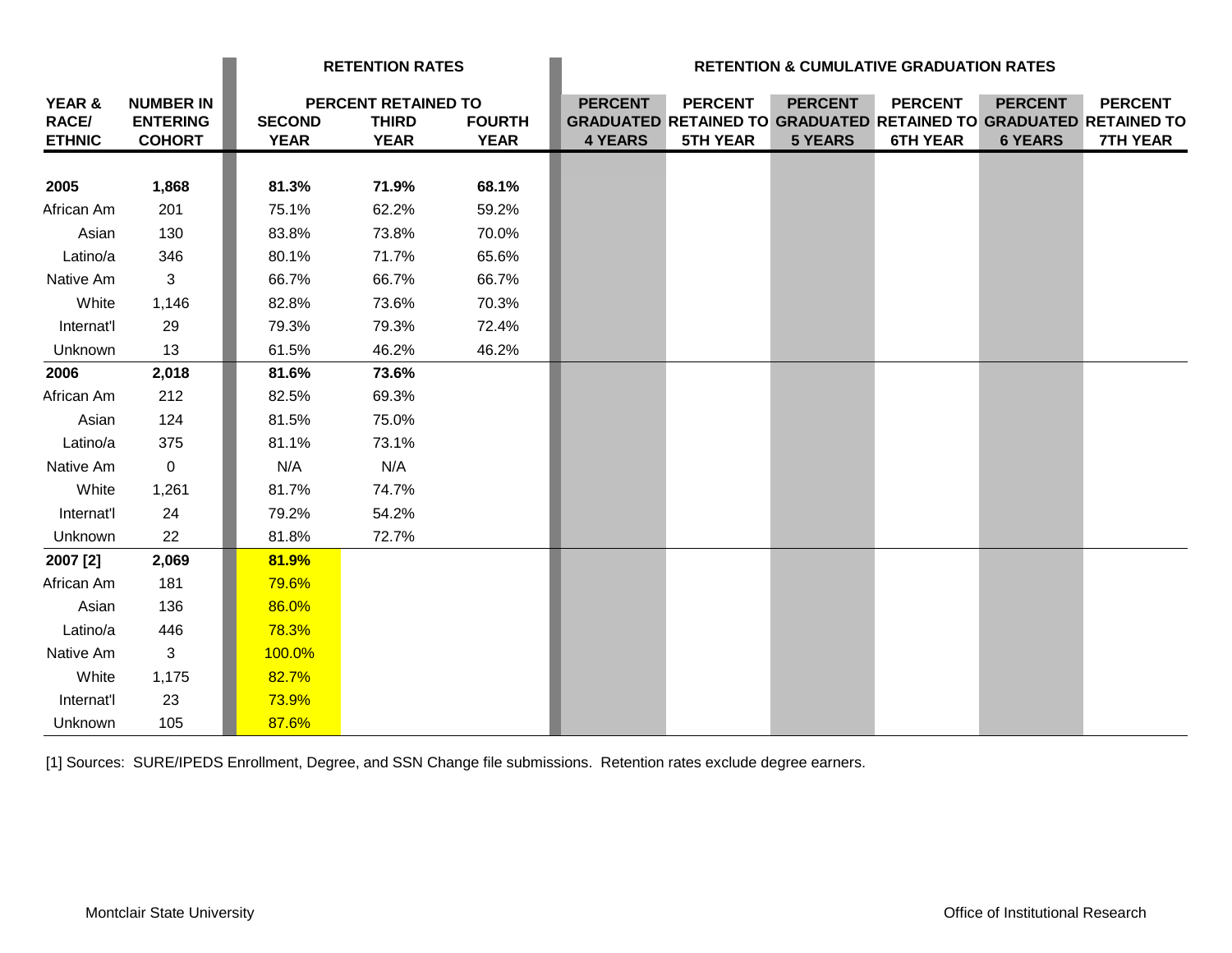## **TABLE 5: RETENTION AND GRADUATION RATES FOR FULL-TIME, FIRST TIME FRESHMAN COHORTS BY RACE/ETHNICITY AND SEX, FALL 2002 TO FALL 2007 [1]**

|                        |                                     | <b>RETENTION RATES</b> |                                            |               | <b>RETENTION &amp; CUMULATIVE GRADUATION RATES</b> |                                                                                            |                |                 |                |                 |
|------------------------|-------------------------------------|------------------------|--------------------------------------------|---------------|----------------------------------------------------|--------------------------------------------------------------------------------------------|----------------|-----------------|----------------|-----------------|
| YEAR &<br><b>RACE/</b> | <b>NUMBER IN</b><br><b>ENTERING</b> | <b>SECOND</b>          | <b>PERCENT RETAINED TO</b><br><b>THIRD</b> | <b>FOURTH</b> | <b>PERCENT</b>                                     | <b>PERCENT</b><br><b>GRADUATED RETAINED TO GRADUATED RETAINED TO GRADUATED RETAINED TO</b> | <b>PERCENT</b> | <b>PERCENT</b>  | <b>PERCENT</b> | <b>PERCENT</b>  |
| <b>ETHNIC</b>          | <b>COHORT</b>                       | <b>YEAR</b>            | <b>YEAR</b>                                | <b>YEAR</b>   | <b>4 YEARS</b>                                     | <b>5TH YEAR</b>                                                                            | <b>5 YEARS</b> | <b>6TH YEAR</b> | <b>6 YEARS</b> | <b>7TH YEAR</b> |
| 2002                   | 1,470                               | 81.9%                  | 74.1%                                      | 69.1%         | 27.8%                                              | 39.1%                                                                                      | 54.3%          | 11.2%           | 62.0%          | 3.9%            |
| African Am             | 159                                 | 83.6%                  | 73.6%                                      | 68.6%         | 25.2%                                              | 37.7%                                                                                      | 51.6%          | 13.2%           | 61.0%          | 4.4%            |
| Female                 | 106                                 | 88.7%                  | 78.3%                                      | 71.7%         | 30.2%                                              | 35.8%                                                                                      | 55.7%          | 13.2%           | 64.2%          | 3.8%            |
| Male                   | 53                                  | 73.6%                  | 64.2%                                      | 62.3%         | 15.1%                                              | 41.5%                                                                                      | 43.4%          | 13.2%           | 54.7%          | 5.7%            |
| Asian                  | 74                                  | 78.4%                  | 73.0%                                      | 66.2%         | 31.1%                                              | 36.5%                                                                                      | 59.5%          | 5.4%            | 63.5%          | $0.0\%$         |
| Female                 | 47                                  | 76.6%                  | 70.2%                                      | 66.0%         | 42.6%                                              | 27.7%                                                                                      | 63.8%          | 2.1%            | 68.1%          | 0.0%            |
| Male                   | 27                                  | 81.5%                  | 77.8%                                      | 66.7%         | 11.1%                                              | 51.9%                                                                                      | 51.9%          | 11.1%           | 55.6%          | 0.0%            |
| Latino/a               | 227                                 | 81.9%                  | 72.7%                                      | 66.1%         | 25.6%                                              | 37.4%                                                                                      | 49.3%          | 12.3%           | 59.0%          | 2.6%            |
| Female                 | 148                                 | 84.5%                  | 73.0%                                      | 68.2%         | 29.7%                                              | 35.8%                                                                                      | 51.4%          | 12.8%           | 60.8%          | 3.4%            |
| Male                   | 79                                  | 77.2%                  | 72.2%                                      | 62.0%         | 17.7%                                              | 40.5%                                                                                      | 45.6%          | 11.4%           | 55.7%          | 1.3%            |
| Native Am              | 3                                   | 100.0%                 | 66.7%                                      | 100.0%        | 0.0%                                               | 100.0%                                                                                     | 0.0%           | 66.7%           | 66.7%          | 33.3%           |
| Female                 | 1                                   | 100.0%                 | 0.0%                                       | 100.0%        | 0.0%                                               | 100.0%                                                                                     | 0.0%           | 0.0%            | 100.0%         | 0.0%            |
| Male                   | $\overline{2}$                      | 100.0%                 | 100.0%                                     | 100.0%        | 0.0%                                               | 100.0%                                                                                     | 0.0%           | 100.0%          | 50.0%          | 50.0%           |
| White                  | 925                                 | 82.1%                  | 74.8%                                      | 70.3%         | 28.5%                                              | 40.2%                                                                                      | 55.9%          | 11.1%           | 63.1%          | 4.5%            |
| Female                 | 543                                 | 83.8%                  | 78.1%                                      | 73.5%         | 34.4%                                              | 38.3%                                                                                      | 62.6%          | 9.6%            | 69.4%          | 3.5%            |
| Male                   | 382                                 | 79.6%                  | 70.2%                                      | 65.7%         | 20.2%                                              | 42.9%                                                                                      | 46.3%          | 13.4%           | 54.2%          | 6.0%            |
| Internat'l             | 39                                  | 84.6%                  | 76.9%                                      | 69.2%         | 43.6%                                              | 23.1%                                                                                      | 56.4%          | 7.7%            | 56.4%          | 2.6%            |
| Female                 | 16                                  | 81.3%                  | 81.3%                                      | 75.0%         | 50.0%                                              | 25.0%                                                                                      | 68.8%          | 6.3%            | 68.8%          | 6.3%            |
| Male                   | 23                                  | 87.0%                  | 73.9%                                      | 65.2%         | 39.1%                                              | 21.7%                                                                                      | 47.8%          | 8.7%            | 56.5%          | 0.0%            |
| <b>Unknown</b>         | 43                                  | 74.4%                  | 67.4%                                      | 65.1%         | 16.3%                                              | 44.2%                                                                                      | 48.8%          | 7.0%            | 55.8%          | 2.3%            |
| Female                 | 20                                  | 60.0%                  | 65.0%                                      | 60.0%         | 5.0%                                               | 55.0%                                                                                      | 50.0%          | 10.0%           | 55.0%          | 5.0%            |
| Male                   | 23                                  | 87.0%                  | 69.6%                                      | 69.6%         | 26.1%                                              | 34.8%                                                                                      | 47.8%          | 4.3%            | 56.5%          | 0.0%            |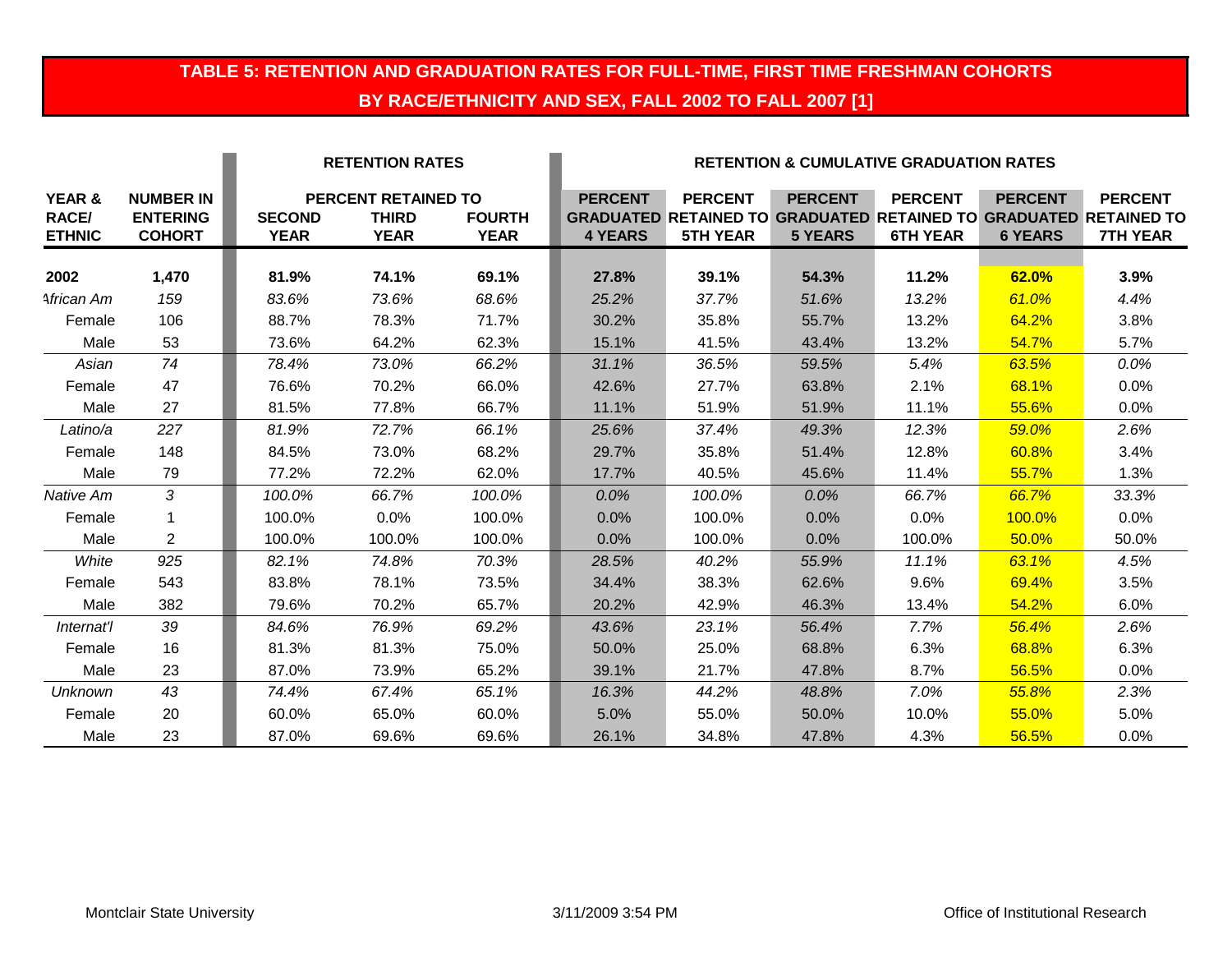|                                         |                                                      |                              | <b>RETENTION RATES</b>                                    |                              | <b>RETENTION &amp; CUMULATIVE GRADUATION RATES</b> |                                                                                                               |                                  |                                   |                                  |                                   |
|-----------------------------------------|------------------------------------------------------|------------------------------|-----------------------------------------------------------|------------------------------|----------------------------------------------------|---------------------------------------------------------------------------------------------------------------|----------------------------------|-----------------------------------|----------------------------------|-----------------------------------|
| YEAR &<br><b>RACE/</b><br><b>ETHNIC</b> | <b>NUMBER IN</b><br><b>ENTERING</b><br><b>COHORT</b> | <b>SECOND</b><br><b>YEAR</b> | <b>PERCENT RETAINED TO</b><br><b>THIRD</b><br><b>YEAR</b> | <b>FOURTH</b><br><b>YEAR</b> | <b>PERCENT</b><br><b>4 YEARS</b>                   | <b>PERCENT</b><br><b>GRADUATED RETAINED TO GRADUATED RETAINED TO GRADUATED RETAINED TO</b><br><b>5TH YEAR</b> | <b>PERCENT</b><br><b>5 YEARS</b> | <b>PERCENT</b><br><b>6TH YEAR</b> | <b>PERCENT</b><br><b>6 YEARS</b> | <b>PERCENT</b><br><b>7TH YEAR</b> |
|                                         |                                                      |                              |                                                           |                              |                                                    |                                                                                                               |                                  |                                   |                                  |                                   |
| 2003                                    | 1,595                                                | 84.8%                        | 73.5%                                                     | 68.1%                        | 29.6%                                              | 37.7%                                                                                                         | 54.9%                            | 11.3%                             |                                  |                                   |
| African Am                              | 178                                                  | 84.3%                        | 73.0%                                                     | 70.8%                        | 24.7%                                              | 40.4%                                                                                                         | 51.7%                            | 11.2%                             |                                  |                                   |
| Female                                  | 113                                                  | 85.8%                        | 75.2%                                                     | 72.6%                        | 31.0%                                              | 36.3%                                                                                                         | 59.3%                            | 8.8%                              |                                  |                                   |
| Male                                    | 65                                                   | 81.5%                        | 69.2%                                                     | 67.7%                        | 13.8%                                              | 47.7%                                                                                                         | 38.5%                            | 15.4%                             |                                  |                                   |
| Asian                                   | 106                                                  | 83.0%                        | 74.5%                                                     | 65.1%                        | 36.8%                                              | 32.1%                                                                                                         | 57.5%                            | 12.3%                             |                                  |                                   |
| Female                                  | 59                                                   | 88.1%                        | 81.4%                                                     | 67.8%                        | 42.4%                                              | 32.2%                                                                                                         | 62.7%                            | 10.2%                             |                                  |                                   |
| Male                                    | 47                                                   | 76.6%                        | 66.0%                                                     | 61.7%                        | 29.8%                                              | 31.9%                                                                                                         | 46.8%                            | 14.9%                             |                                  |                                   |
| Latino/a                                | 267                                                  | 83.5%                        | 71.2%                                                     | 62.2%                        | 25.5%                                              | 36.7%                                                                                                         | 47.9%                            | 13.5%                             |                                  |                                   |
| Female                                  | 168                                                  | 83.9%                        | 75.6%                                                     | 63.7%                        | 26.8%                                              | 38.1%                                                                                                         | 51.8%                            | 11.9%                             |                                  |                                   |
| Male                                    | 99                                                   | 82.8%                        | 63.6%                                                     | 59.6%                        | 23.2%                                              | 34.3%                                                                                                         | 41.4%                            | 16.2%                             |                                  |                                   |
| Native Am                               | $\overline{7}$                                       | 100.0%                       | 100.0%                                                    | 85.7%                        | 28.6%                                              | 57.1%                                                                                                         | 28.6%                            | 57.1%                             |                                  |                                   |
| Female                                  | 4                                                    | 100.0%                       | 100.0%                                                    | 75.0%                        | 50.0%                                              | 50.0%                                                                                                         | 50.0%                            | 50.0%                             |                                  |                                   |
| Male                                    | 3                                                    | 100.0%                       | 100.0%                                                    | 100.0%                       | 0.0%                                               | 66.7%                                                                                                         | 0.0%                             | 66.7%                             |                                  |                                   |
| White                                   | 973                                                  | 85.8%                        | 74.6%                                                     | 70.1%                        | 30.8%                                              | 38.6%                                                                                                         | 58.2%                            | 10.3%                             |                                  |                                   |
| Female                                  | 554                                                  | 88.3%                        | 79.2%                                                     | 74.4%                        | 39.4%                                              | 35.9%                                                                                                         | 66.1%                            | 8.1%                              |                                  |                                   |
| Male                                    | 419                                                  | 82.6%                        | 68.5%                                                     | 64.4%                        | 19.6%                                              | 42.2%                                                                                                         | 47.7%                            | 13.1%                             |                                  |                                   |
| Internat'l                              | 29                                                   | 75.9%                        | 58.6%                                                     | 55.2%                        | 34.5%                                              | 20.7%                                                                                                         | 48.3%                            | 6.9%                              |                                  |                                   |
| Female                                  | 18                                                   | 83.3%                        | 66.7%                                                     | 61.1%                        | 33.3%                                              | 27.8%                                                                                                         | 55.6%                            | 11.1%                             |                                  |                                   |
| Male                                    | 11                                                   | 63.6%                        | 45.5%                                                     | 45.5%                        | 36.4%                                              | 9.1%                                                                                                          | 36.4%                            | 0.0%                              |                                  |                                   |
| <b>Unknown</b>                          | 35                                                   | 80.0%                        | 65.7%                                                     | 60.0%                        | 25.7%                                              | 34.3%                                                                                                         | 40.0%                            | 17.1%                             |                                  |                                   |
| Female                                  | 19                                                   | 78.9%                        | 57.9%                                                     | 57.9%                        | 31.6%                                              | 21.1%                                                                                                         | 42.1%                            | 10.5%                             |                                  |                                   |
| Male                                    | 16                                                   | 81.3%                        | 75.0%                                                     | 62.5%                        | 18.8%                                              | 50.0%                                                                                                         | 37.5%                            | 25.0%                             |                                  |                                   |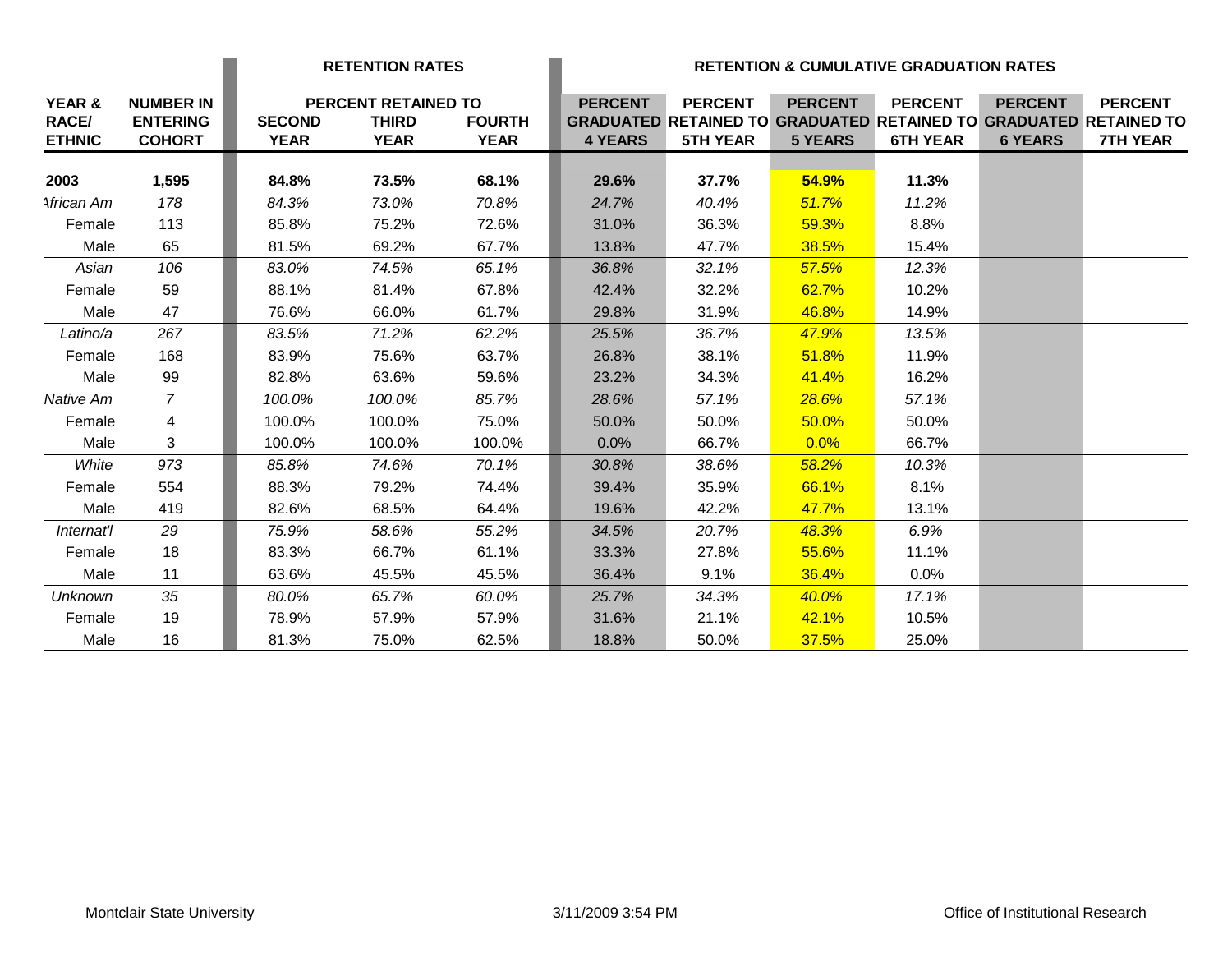|                               |                                  | <b>RETENTION RATES</b>       |                             |                              |                |                                                                                             |                | <b>RETENTION &amp; CUMULATIVE GRADUATION RATES</b> |                |                 |
|-------------------------------|----------------------------------|------------------------------|-----------------------------|------------------------------|----------------|---------------------------------------------------------------------------------------------|----------------|----------------------------------------------------|----------------|-----------------|
| YEAR &                        | <b>NUMBER IN</b>                 |                              | PERCENT RETAINED TO         |                              | <b>PERCENT</b> | <b>PERCENT</b>                                                                              | <b>PERCENT</b> | <b>PERCENT</b>                                     | <b>PERCENT</b> | <b>PERCENT</b>  |
| <b>RACE/</b><br><b>ETHNIC</b> | <b>ENTERING</b><br><b>COHORT</b> | <b>SECOND</b><br><b>YEAR</b> | <b>THIRD</b><br><b>YEAR</b> | <b>FOURTH</b><br><b>YEAR</b> | <b>4 YEARS</b> | <b>GRADUATED RETAINED TO GRADUATED RETAINED TO GRADUATED RETAINED TO</b><br><b>5TH YEAR</b> | <b>5 YEARS</b> | <b>6TH YEAR</b>                                    | <b>6 YEARS</b> | <b>7TH YEAR</b> |
|                               |                                  |                              |                             |                              |                |                                                                                             |                |                                                    |                |                 |
| 2004                          | 1,738                            | 82.3%                        | 71.3%                       | 67.4%                        | 30.7%          | 36.4%                                                                                       |                |                                                    |                |                 |
| African Am                    | 196                              | 79.6%                        | 69.4%                       | 62.2%                        | <b>27.6%</b>   | 33.7%                                                                                       |                |                                                    |                |                 |
| Female                        | 123                              | 83.7%                        | 74.8%                       | 66.7%                        | 35.0%          | 32.5%                                                                                       |                |                                                    |                |                 |
| Male                          | 73                               | 72.6%                        | 60.3%                       | 54.8%                        | 15.1%          | 35.6%                                                                                       |                |                                                    |                |                 |
| Asian                         | 121                              | 81.0%                        | 67.8%                       | 64.5%                        | 28.1%          | 37.2%                                                                                       |                |                                                    |                |                 |
| Female                        | 69                               | 88.4%                        | 79.7%                       | 72.5%                        | 33.3%          | 39.1%                                                                                       |                |                                                    |                |                 |
| Male                          | 52                               | 71.2%                        | 51.9%                       | 53.8%                        | 21.2%          | 34.6%                                                                                       |                |                                                    |                |                 |
| Latino/a                      | 282                              | 81.9%                        | 72.7%                       | 67.7%                        | 30.5%          | 37.9%                                                                                       |                |                                                    |                |                 |
| Female                        | 168                              | 88.1%                        | 78.6%                       | 73.8%                        | 36.9%          | 37.5%                                                                                       |                |                                                    |                |                 |
| Male                          | 114                              | 72.8%                        | 64.0%                       | 58.8%                        | 21.1%          | 38.6%                                                                                       |                |                                                    |                |                 |
| Native Am                     | $\mathcal{S}$                    | 66.7%                        | 33.3%                       | 33.3%                        | 33.3%          | 33.3%                                                                                       |                |                                                    |                |                 |
| Female                        | $\overline{2}$                   | 50.0%                        | 50.0%                       | 50.0%                        | 50.0%          | 0.0%                                                                                        |                |                                                    |                |                 |
| Male                          | $\mathbf{1}$                     | 100.0%                       | 0.0%                        | $0.0\%$                      | 0.0%           | 100.0%                                                                                      |                |                                                    |                |                 |
| White                         | 1,056                            | 82.9%                        | 71.6%                       | 68.8%                        | 30.9%          | 36.9%                                                                                       |                |                                                    |                |                 |
| Female                        | 608                              | 85.4%                        | 74.3%                       | 72.7%                        | 36.2%          | 35.5%                                                                                       |                |                                                    |                |                 |
| Male                          | 448                              | 79.5%                        | 67.9%                       | 63.6%                        | 23.7%          | 38.8%                                                                                       |                |                                                    |                |                 |
| Internat'l                    | 35                               | 91.4%                        | 74.3%                       | 62.9%                        | 37.1%          | 25.7%                                                                                       |                |                                                    |                |                 |
| Female                        | 19                               | 94.7%                        | 73.7%                       | 68.4%                        | 42.1%          | 21.1%                                                                                       |                |                                                    |                |                 |
| Male                          | 16                               | 87.5%                        | 75.0%                       | 56.3%                        | 31.3%          | 31.3%                                                                                       |                |                                                    |                |                 |
| <b>Unknown</b>                | 45                               | 82.2%                        | 75.6%                       | 68.9%                        | 35.6%          | 31.1%                                                                                       |                |                                                    |                |                 |
| Female                        | 26                               | 76.9%                        | 73.1%                       | 61.5%                        | 46.2%          | 26.9%                                                                                       |                |                                                    |                |                 |
| Male                          | 19                               | 89.5%                        | 78.9%                       | 78.9%                        | 36.8%          | 36.8%                                                                                       |                |                                                    |                |                 |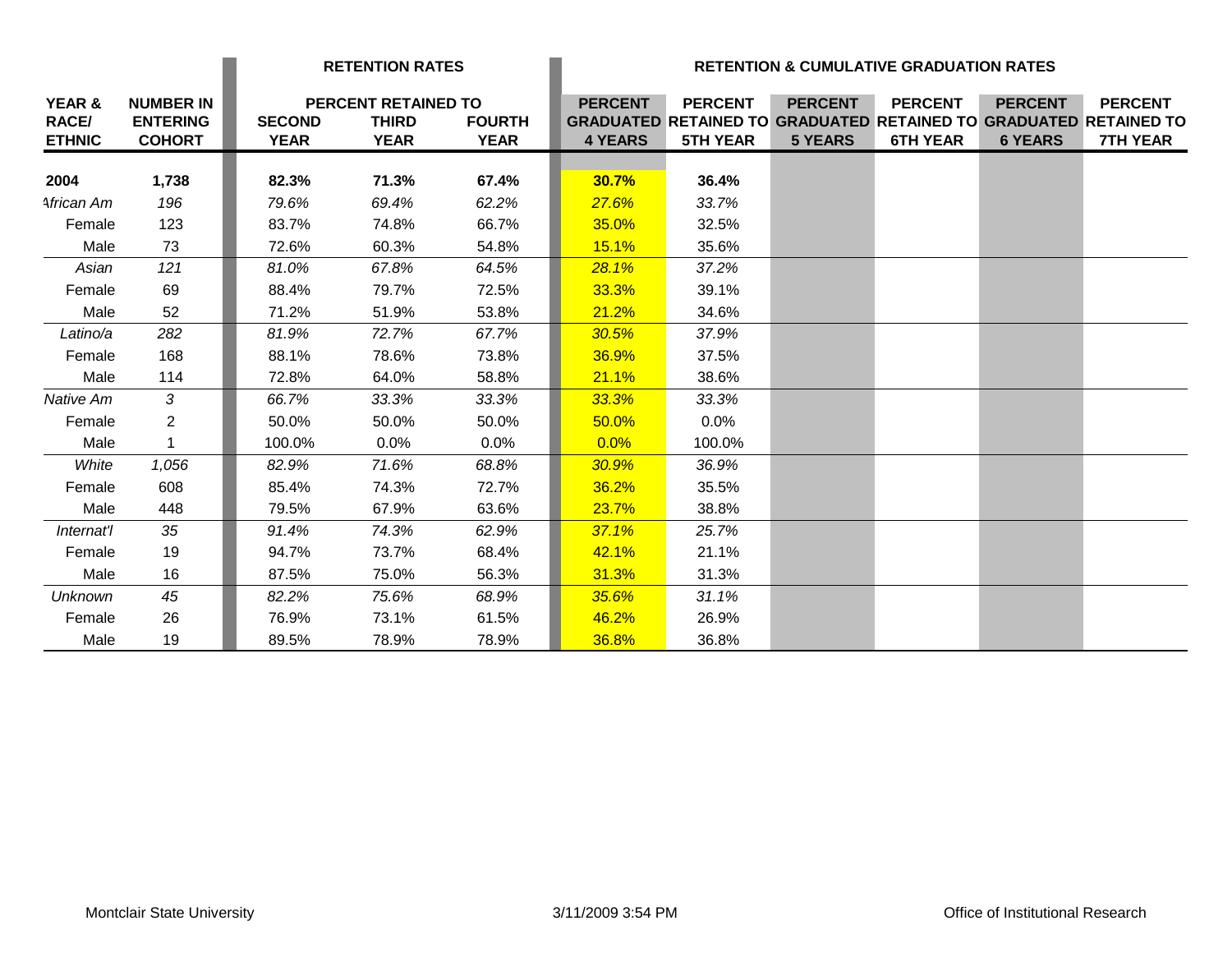|                                                    |                                                      |                              | <b>RETENTION RATES</b>                                    |                              |                                  |                                                                                                               |                                  | <b>RETENTION &amp; CUMULATIVE GRADUATION RATES</b> |                                  |                                   |
|----------------------------------------------------|------------------------------------------------------|------------------------------|-----------------------------------------------------------|------------------------------|----------------------------------|---------------------------------------------------------------------------------------------------------------|----------------------------------|----------------------------------------------------|----------------------------------|-----------------------------------|
| <b>YEAR &amp;</b><br><b>RACE/</b><br><b>ETHNIC</b> | <b>NUMBER IN</b><br><b>ENTERING</b><br><b>COHORT</b> | <b>SECOND</b><br><b>YEAR</b> | <b>PERCENT RETAINED TO</b><br><b>THIRD</b><br><b>YEAR</b> | <b>FOURTH</b><br><b>YEAR</b> | <b>PERCENT</b><br><b>4 YEARS</b> | <b>PERCENT</b><br><b>GRADUATED RETAINED TO GRADUATED RETAINED TO GRADUATED RETAINED TO</b><br><b>5TH YEAR</b> | <b>PERCENT</b><br><b>5 YEARS</b> | <b>PERCENT</b><br><b>6TH YEAR</b>                  | <b>PERCENT</b><br><b>6 YEARS</b> | <b>PERCENT</b><br><b>7TH YEAR</b> |
|                                                    |                                                      |                              |                                                           |                              |                                  |                                                                                                               |                                  |                                                    |                                  |                                   |
| 2005                                               | 1,868                                                | 81.3%                        | 71.9%                                                     | 68.1%                        |                                  |                                                                                                               |                                  |                                                    |                                  |                                   |
| African Am                                         | 201                                                  | 75.1%                        | 62.2%                                                     | 59.2%                        |                                  |                                                                                                               |                                  |                                                    |                                  |                                   |
| Female                                             | 117                                                  | 82.1%                        | 70.9%                                                     | 65.8%                        |                                  |                                                                                                               |                                  |                                                    |                                  |                                   |
| Male                                               | 84                                                   | 65.5%                        | 50.0%                                                     | 50.0%                        |                                  |                                                                                                               |                                  |                                                    |                                  |                                   |
| Asian                                              | 130                                                  | 83.8%                        | 73.8%                                                     | 70.0%                        |                                  |                                                                                                               |                                  |                                                    |                                  |                                   |
| Female                                             | 81                                                   | 87.7%                        | 76.5%                                                     | 72.8%                        |                                  |                                                                                                               |                                  |                                                    |                                  |                                   |
| Male                                               | 49                                                   | 77.6%                        | 69.4%                                                     | 65.3%                        |                                  |                                                                                                               |                                  |                                                    |                                  |                                   |
| Latino/a                                           | 346                                                  | 80.1%                        | 71.7%                                                     | 65.6%                        |                                  |                                                                                                               |                                  |                                                    |                                  |                                   |
| Female                                             | 206                                                  | 85.9%                        | 79.6%                                                     | 72.3%                        |                                  |                                                                                                               |                                  |                                                    |                                  |                                   |
| Male                                               | 140                                                  | 71.4%                        | 60.0%                                                     | 55.7%                        |                                  |                                                                                                               |                                  |                                                    |                                  |                                   |
| Native Am                                          | $\mathcal{S}$                                        | 66.7%                        | 66.7%                                                     | 66.7%                        |                                  |                                                                                                               |                                  |                                                    |                                  |                                   |
| Female                                             | 0                                                    | N/A                          | N/A                                                       | N/A                          |                                  |                                                                                                               |                                  |                                                    |                                  |                                   |
| Male                                               | 3                                                    | 66.7%                        | 66.7%                                                     | 66.7%                        |                                  |                                                                                                               |                                  |                                                    |                                  |                                   |
| White                                              | 1,146                                                | 82.8%                        | 73.6%                                                     | 70.3%                        |                                  |                                                                                                               |                                  |                                                    |                                  |                                   |
| Female                                             | 645                                                  | 85.1%                        | 78.1%                                                     | 74.6%                        |                                  |                                                                                                               |                                  |                                                    |                                  |                                   |
| Male                                               | 501                                                  | 79.8%                        | 67.9%                                                     | 64.9%                        |                                  |                                                                                                               |                                  |                                                    |                                  |                                   |
| Internat'l                                         | 29                                                   | 79.3%                        | 79.3%                                                     | 72.4%                        |                                  |                                                                                                               |                                  |                                                    |                                  |                                   |
| Female                                             | 12                                                   | 100.0%                       | 91.7%                                                     | 83.3%                        |                                  |                                                                                                               |                                  |                                                    |                                  |                                   |
| Male                                               | 17                                                   | 64.7%                        | 70.6%                                                     | 64.7%                        |                                  |                                                                                                               |                                  |                                                    |                                  |                                   |
| <b>Unknown</b>                                     | 13                                                   | 61.5%                        | 46.2%                                                     | 46.2%                        |                                  |                                                                                                               |                                  |                                                    |                                  |                                   |
| Female                                             | 4                                                    | 75.0%                        | 75.0%                                                     | 75.0%                        |                                  |                                                                                                               |                                  |                                                    |                                  |                                   |
| Male                                               | 9                                                    | 55.6%                        | 33.3%                                                     | 33.3%                        |                                  |                                                                                                               |                                  |                                                    |                                  |                                   |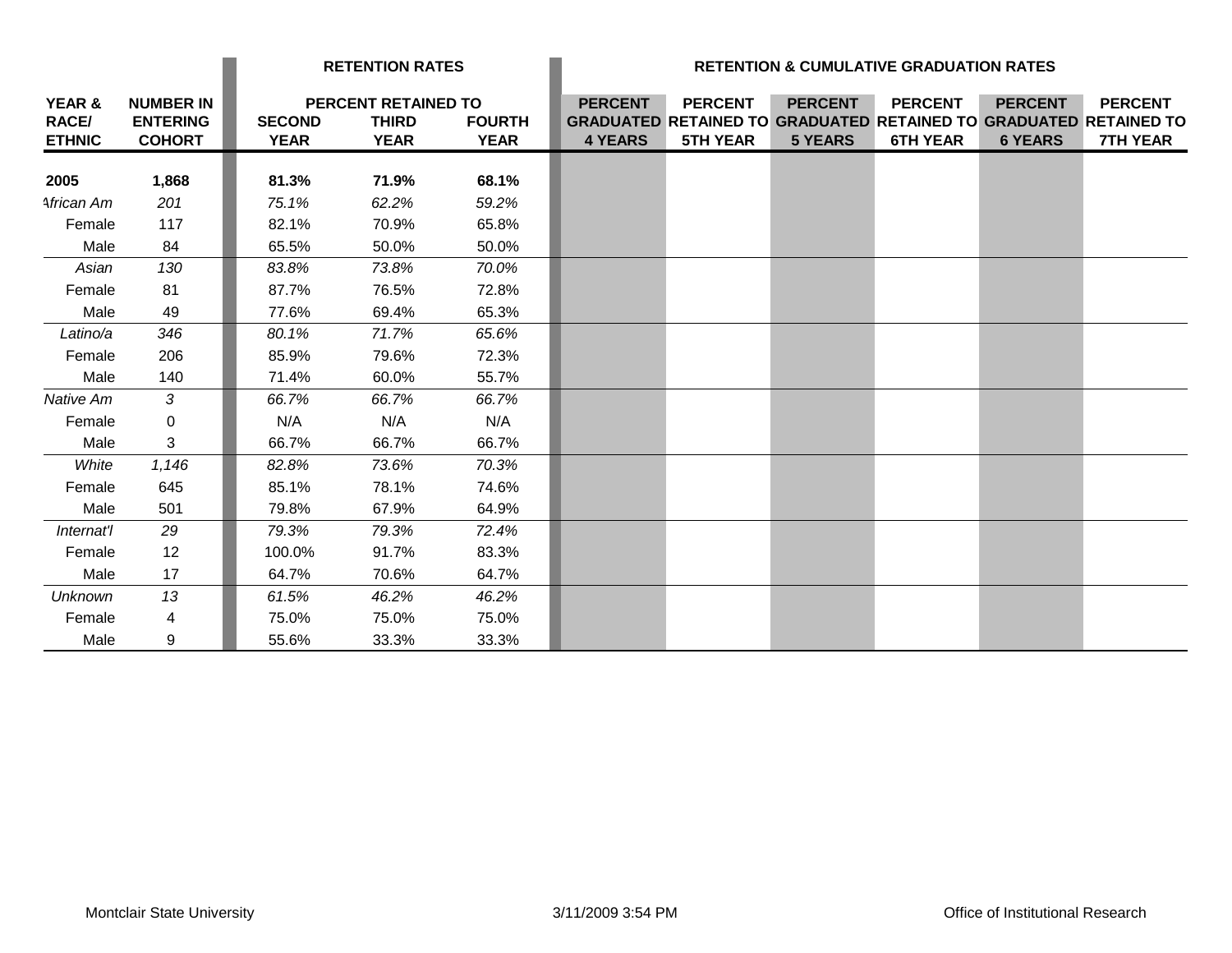|                                  |                                                      | <b>RETENTION RATES</b>       |                                                    |                              | <b>RETENTION &amp; CUMULATIVE GRADUATION RATES</b> |                                                                                                               |                                  |                                   |                                  |                                   |
|----------------------------------|------------------------------------------------------|------------------------------|----------------------------------------------------|------------------------------|----------------------------------------------------|---------------------------------------------------------------------------------------------------------------|----------------------------------|-----------------------------------|----------------------------------|-----------------------------------|
| YEAR &<br>RACE/<br><b>ETHNIC</b> | <b>NUMBER IN</b><br><b>ENTERING</b><br><b>COHORT</b> | <b>SECOND</b><br><b>YEAR</b> | PERCENT RETAINED TO<br><b>THIRD</b><br><b>YEAR</b> | <b>FOURTH</b><br><b>YEAR</b> | <b>PERCENT</b><br><b>4 YEARS</b>                   | <b>PERCENT</b><br><b>GRADUATED RETAINED TO GRADUATED RETAINED TO GRADUATED RETAINED TO</b><br><b>5TH YEAR</b> | <b>PERCENT</b><br><b>5 YEARS</b> | <b>PERCENT</b><br><b>6TH YEAR</b> | <b>PERCENT</b><br><b>6 YEARS</b> | <b>PERCENT</b><br><b>7TH YEAR</b> |
| 2006                             | 2,018                                                | 81.6%                        | 73.6%                                              |                              |                                                    |                                                                                                               |                                  |                                   |                                  |                                   |
| African Am                       | 212                                                  | 82.5%                        | 69.3%                                              |                              |                                                    |                                                                                                               |                                  |                                   |                                  |                                   |
| Female                           | 141                                                  | 85.8%                        | 71.6%                                              |                              |                                                    |                                                                                                               |                                  |                                   |                                  |                                   |
| Male                             | 71                                                   | 76.1%                        | 64.8%                                              |                              |                                                    |                                                                                                               |                                  |                                   |                                  |                                   |
| Asian                            | 124                                                  | 81.5%                        | 75.0%                                              |                              |                                                    |                                                                                                               |                                  |                                   |                                  |                                   |
| Female                           | 63                                                   | 87.3%                        | 81.0%                                              |                              |                                                    |                                                                                                               |                                  |                                   |                                  |                                   |
| Male                             | 61                                                   | 75.4%                        | 68.9%                                              |                              |                                                    |                                                                                                               |                                  |                                   |                                  |                                   |
| Latino/a                         | 375                                                  | 81.1%                        | 73.1%                                              |                              |                                                    |                                                                                                               |                                  |                                   |                                  |                                   |
| Female                           | 238                                                  | 82.4%                        | 74.8%                                              |                              |                                                    |                                                                                                               |                                  |                                   |                                  |                                   |
| Male                             | 137                                                  | 78.8%                        | 70.1%                                              |                              |                                                    |                                                                                                               |                                  |                                   |                                  |                                   |
| Native Am                        | 0                                                    | N/A                          | N/A                                                |                              |                                                    |                                                                                                               |                                  |                                   |                                  |                                   |
| Female                           | $\mathbf 0$                                          | N/A                          | N/A                                                |                              |                                                    |                                                                                                               |                                  |                                   |                                  |                                   |
| Male                             | $\mathbf 0$                                          | N/A                          | N/A                                                |                              |                                                    |                                                                                                               |                                  |                                   |                                  |                                   |
| White                            | 1,261                                                | 81.7%                        | 74.7%                                              |                              |                                                    |                                                                                                               |                                  |                                   |                                  |                                   |
| Female                           | 728                                                  | 81.9%                        | 76.1%                                              |                              |                                                    |                                                                                                               |                                  |                                   |                                  |                                   |
| Male                             | 533                                                  | 81.4%                        | 72.8%                                              |                              |                                                    |                                                                                                               |                                  |                                   |                                  |                                   |
| Internat'l                       | 24                                                   | 79.2%                        | 54.2%                                              |                              |                                                    |                                                                                                               |                                  |                                   |                                  |                                   |
| Female                           | 17                                                   | 82.4%                        | 58.8%                                              |                              |                                                    |                                                                                                               |                                  |                                   |                                  |                                   |
| Male                             | $\overline{7}$                                       | 71.4%                        | 42.9%                                              |                              |                                                    |                                                                                                               |                                  |                                   |                                  |                                   |
| <b>Unknown</b>                   | 22                                                   | 81.8%                        | 72.7%                                              |                              |                                                    |                                                                                                               |                                  |                                   |                                  |                                   |
| Female                           | 10                                                   | 80.0%                        | 80.0%                                              |                              |                                                    |                                                                                                               |                                  |                                   |                                  |                                   |
| Male                             | 12                                                   | 83.3%                        | 66.7%                                              |                              |                                                    |                                                                                                               |                                  |                                   |                                  |                                   |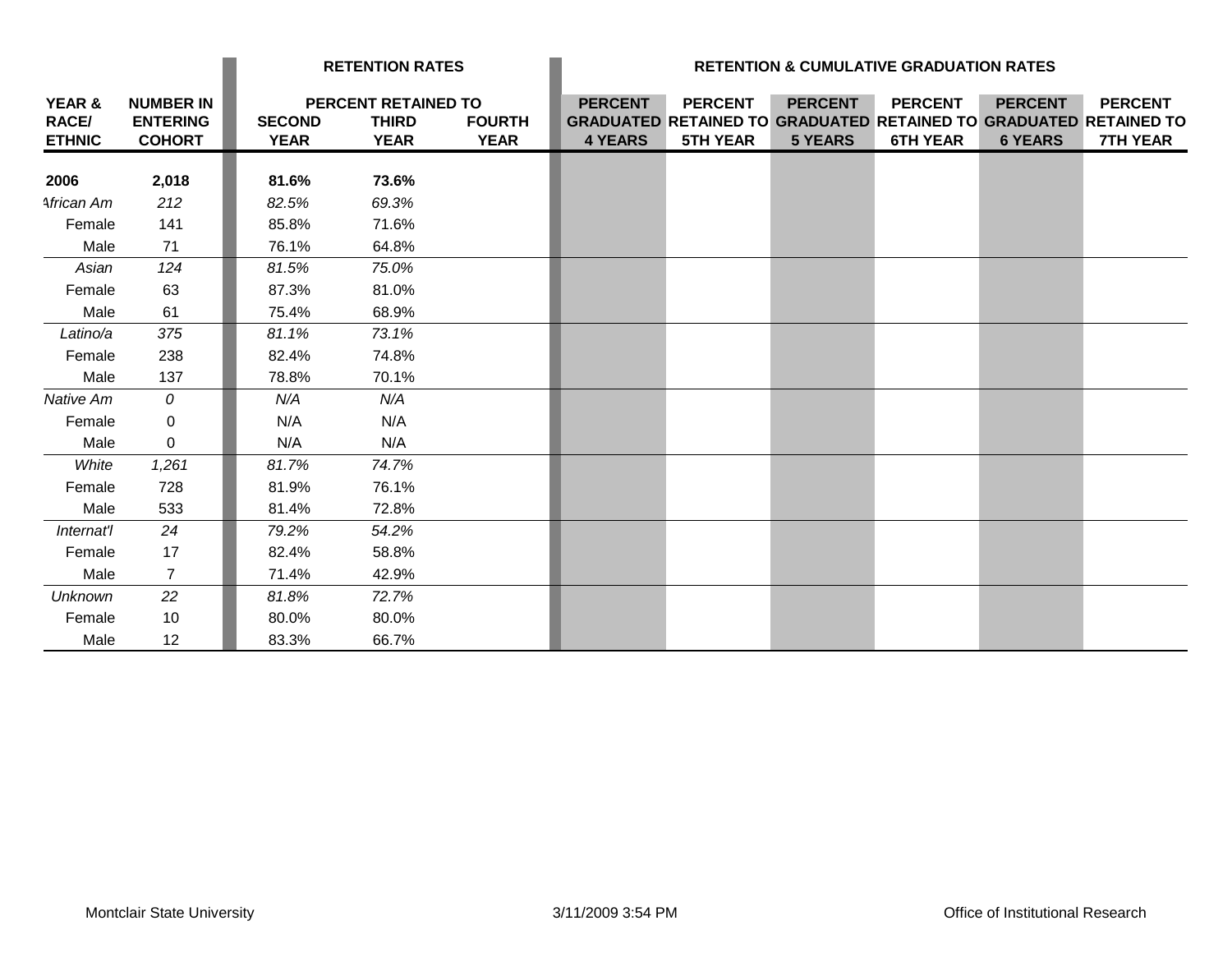|                                         |                                                      | <b>RETENTION RATES</b>       |                                                    |                              | <b>RETENTION &amp; CUMULATIVE GRADUATION RATES</b> |                                   |                                  |                                   |                                  |                                                                                                               |
|-----------------------------------------|------------------------------------------------------|------------------------------|----------------------------------------------------|------------------------------|----------------------------------------------------|-----------------------------------|----------------------------------|-----------------------------------|----------------------------------|---------------------------------------------------------------------------------------------------------------|
| YEAR &<br><b>RACE/</b><br><b>ETHNIC</b> | <b>NUMBER IN</b><br><b>ENTERING</b><br><b>COHORT</b> | <b>SECOND</b><br><b>YEAR</b> | PERCENT RETAINED TO<br><b>THIRD</b><br><b>YEAR</b> | <b>FOURTH</b><br><b>YEAR</b> | <b>PERCENT</b><br><b>4 YEARS</b>                   | <b>PERCENT</b><br><b>5TH YEAR</b> | <b>PERCENT</b><br><b>5 YEARS</b> | <b>PERCENT</b><br><b>6TH YEAR</b> | <b>PERCENT</b><br><b>6 YEARS</b> | <b>PERCENT</b><br><b>GRADUATED RETAINED TO GRADUATED RETAINED TO GRADUATED RETAINED TO</b><br><b>7TH YEAR</b> |
| 2007                                    | 2,069                                                | 81.9%                        |                                                    |                              |                                                    |                                   |                                  |                                   |                                  |                                                                                                               |
| African Am                              | 181                                                  | 79.6%                        |                                                    |                              |                                                    |                                   |                                  |                                   |                                  |                                                                                                               |
| Female                                  | 113                                                  | 79.6%                        |                                                    |                              |                                                    |                                   |                                  |                                   |                                  |                                                                                                               |
| Male                                    | 68                                                   | 79.4%                        |                                                    |                              |                                                    |                                   |                                  |                                   |                                  |                                                                                                               |
| Asian                                   | 136                                                  | 86.0%                        |                                                    |                              |                                                    |                                   |                                  |                                   |                                  |                                                                                                               |
| Female                                  | 72                                                   | 91.7%                        |                                                    |                              |                                                    |                                   |                                  |                                   |                                  |                                                                                                               |
| Male                                    | 64                                                   | 79.7%                        |                                                    |                              |                                                    |                                   |                                  |                                   |                                  |                                                                                                               |
| Latino/a                                | 446                                                  | 78.3%                        |                                                    |                              |                                                    |                                   |                                  |                                   |                                  |                                                                                                               |
| Female                                  | 273                                                  | 81.3%                        |                                                    |                              |                                                    |                                   |                                  |                                   |                                  |                                                                                                               |
| Male                                    | 173                                                  | 73.4%                        |                                                    |                              |                                                    |                                   |                                  |                                   |                                  |                                                                                                               |
| Native Am                               | 3                                                    | 100.0%                       |                                                    |                              |                                                    |                                   |                                  |                                   |                                  |                                                                                                               |
| Female                                  | $\overline{2}$                                       | 100.0%                       |                                                    |                              |                                                    |                                   |                                  |                                   |                                  |                                                                                                               |
| Male                                    | $\mathbf{1}$                                         | 100.0%                       |                                                    |                              |                                                    |                                   |                                  |                                   |                                  |                                                                                                               |
| White                                   | 1,175                                                | 82.7%                        |                                                    |                              |                                                    |                                   |                                  |                                   |                                  |                                                                                                               |
| Female                                  | 739                                                  | 82.9%                        |                                                    |                              |                                                    |                                   |                                  |                                   |                                  |                                                                                                               |
| Male                                    | 436                                                  | 82.3%                        |                                                    |                              |                                                    |                                   |                                  |                                   |                                  |                                                                                                               |
| Internat'l                              | 23                                                   | 73.9%                        |                                                    |                              |                                                    |                                   |                                  |                                   |                                  |                                                                                                               |
| Female                                  | 16                                                   | 75.0%                        |                                                    |                              |                                                    |                                   |                                  |                                   |                                  |                                                                                                               |
| Male                                    | $\overline{7}$                                       | 71.4%                        |                                                    |                              |                                                    |                                   |                                  |                                   |                                  |                                                                                                               |
| <b>Unknown</b>                          | 105                                                  | 87.6%                        |                                                    |                              |                                                    |                                   |                                  |                                   |                                  |                                                                                                               |
| Female                                  | 62                                                   | 82.3%                        |                                                    |                              |                                                    |                                   |                                  |                                   |                                  |                                                                                                               |
| Male                                    | 43                                                   | 95.3%                        |                                                    |                              |                                                    |                                   |                                  |                                   |                                  |                                                                                                               |

[1] Sources: SURE/IPEDS Enrollment, Degree, and SSN Change file submissions. Retention rates exclude degree earners.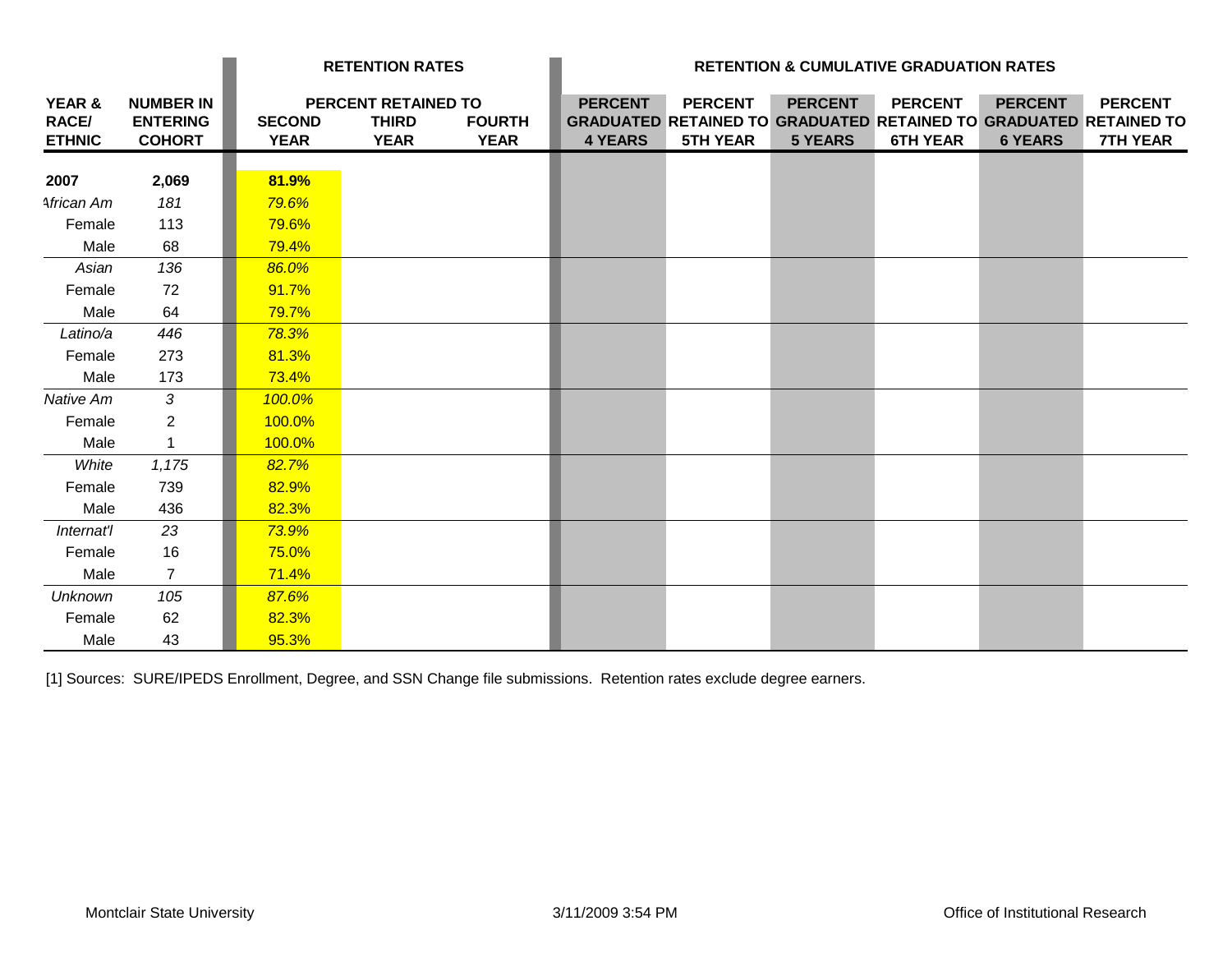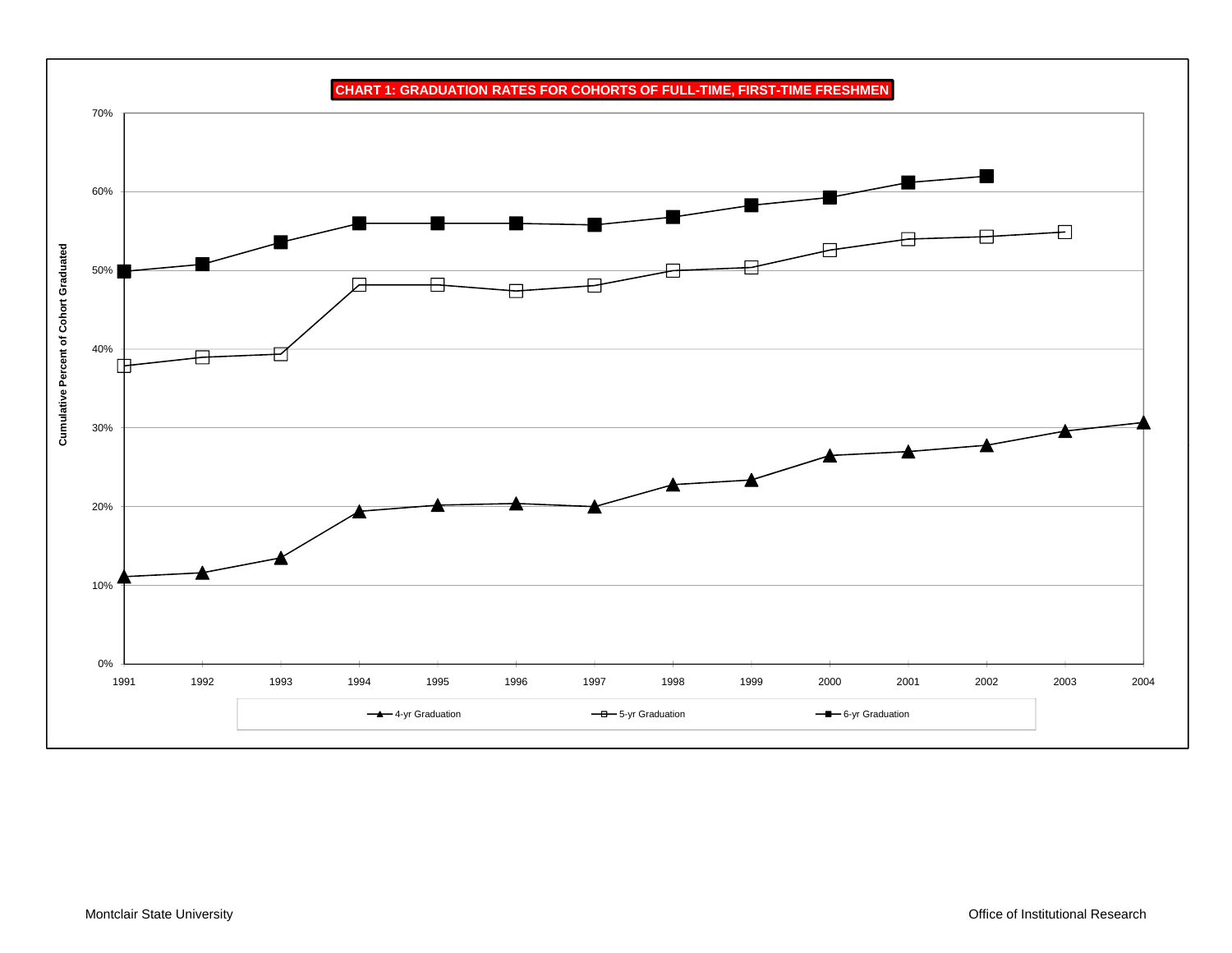#### **TABLE 6: LONG-TERM TRENDS IN GRADUATION RATES**

|         |                 |                 |                 |          | Completed Completed |
|---------|-----------------|-----------------|-----------------|----------|---------------------|
|         |                 |                 |                 | in Fifth | in Sixth            |
| Cohort  | 4-yr Graduation | 5-yr Graduation | 6-yr Graduation | Year     | Year                |
| 1991    | 11.1%           | 37.9%           | 49.9%           | 26.8%    | 12.0%               |
| 1992    | 11.6%           | 39.0%           | 50.8%           | 27.4%    | 11.8%               |
| 1993    | 13.5%           | 39.4%           | 53.6%           | 25.9%    | 14.2%               |
| 1994    | 19.4%           | 48.2%           | 56.0%           | 28.8%    | 7.8%                |
| 1995    | 20.2%           | 48.2%           | 56.0%           | 28.0%    | 7.8%                |
| 1996    | 20.4%           | 47.4%           | 56.0%           | 27.0%    | 8.6%                |
| 1997    | 20.0%           | 48.1%           | 55.8%           | 28.1%    | 7.7%                |
| 1998    | 22.8%           | 50.0%           | 56.8%           | 27.2%    | 6.8%                |
| 1999    | 23.4%           | 50.4%           | 58.3%           | 27.0%    | 7.9%                |
| 2000    | 26.5%           | 52.6%           | 59.3%           | 26.1%    | 6.7%                |
| 2001    | 27.0%           | 54.0%           | 61.2%           | 27.0%    | 7.2%                |
| 2002    | 27.8%           | 54.3%           | 62.0%           | 26.5%    | 7.7%                |
| 2003    | 29.6%           | 54.9%           |                 | 25.3%    |                     |
| 2004    | 30.7%           |                 |                 |          |                     |
| Average | 21.7%           | 48.0%           | 56.3%           | 27.0%    | 8.9%                |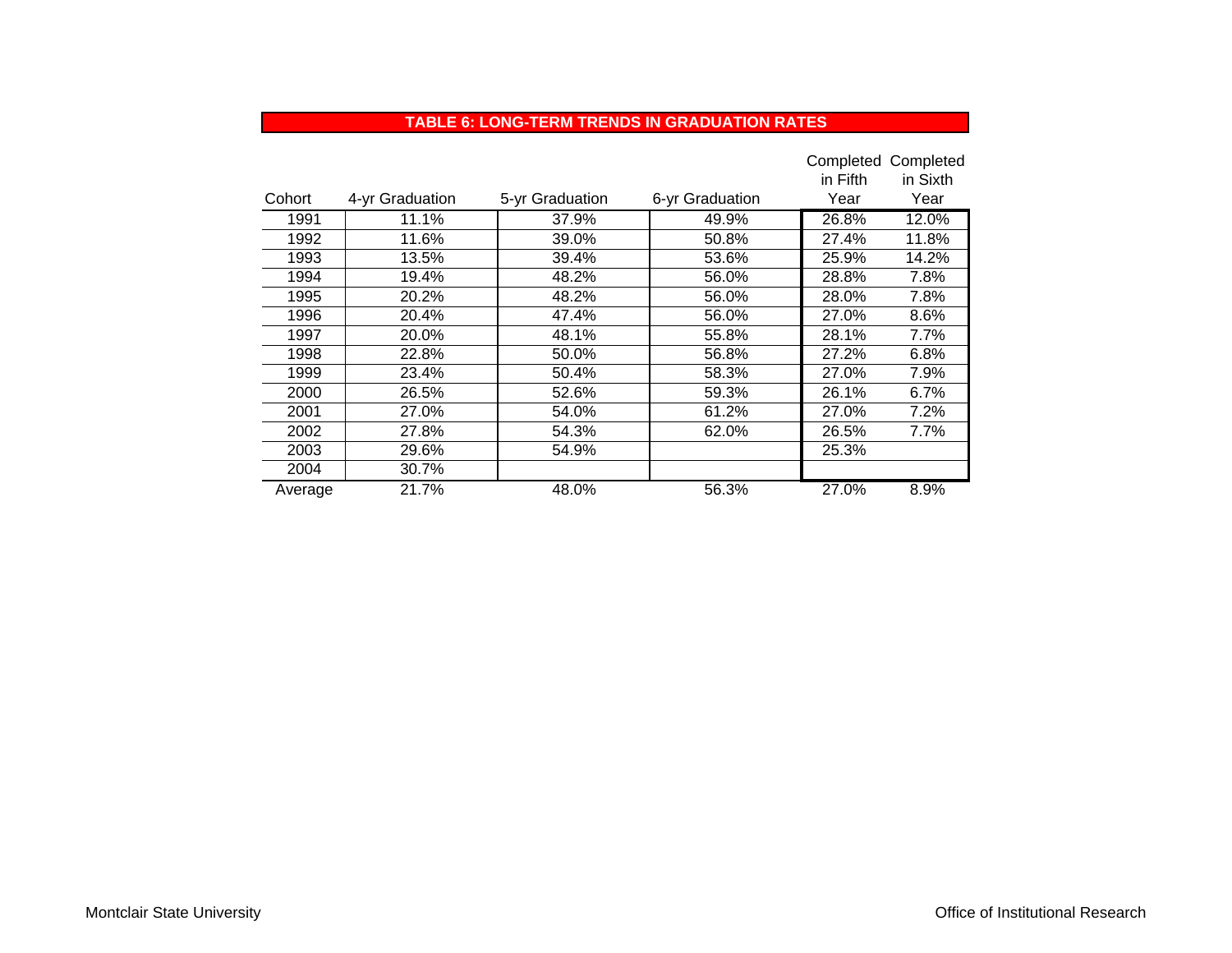**CHART 2: RETENTION RATES FOR COHORTS OF FULL-TIME, FIRST-TIME FRESHMEN** 90% 85%**Cumulative Percent of Cohort Graduated** 80%  $\mathbf{c}$ 75% 囗 70% 65%1991 1992 1993 1994 1995 1996 1997 1998 1999 2000 2001 2002 2003 2004 2005 2006 2007**1**-Year Retention <del>- □</del> 2-Year Retention 3-Year Retention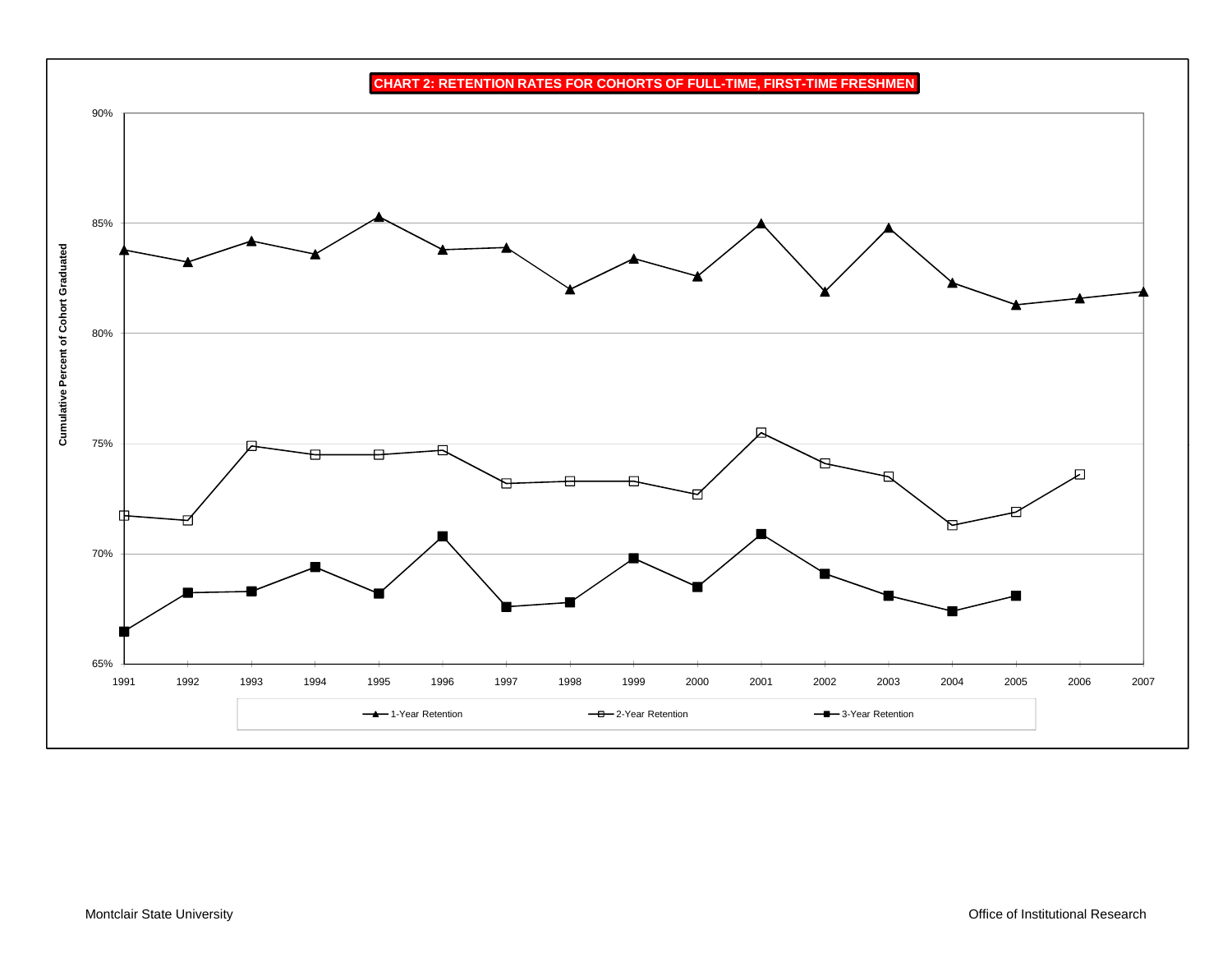### **TABLE 7: LONG-TERM TRENDS IN RETENTION AND ATTRITION**

|         | <b>First Semester</b> |                  |                  |                  | First Semestel First Year Second Year Third Year |           |           |           |
|---------|-----------------------|------------------|------------------|------------------|--------------------------------------------------|-----------|-----------|-----------|
| Cohort  | Retention             | 1-Year Retention | 2-Year Retention | 3-Year Retention | Attrition                                        | Attrition | Attrition | Attrition |
| 1991    | <b>No</b>             | 83.8%            | 71.7%            | 66.5%            | <b>No</b>                                        | 16.2%     | 12.0%     | 5.3%      |
| 1992    | <b>Spring</b>         | 83.2%            | 71.5%            | 68.2%            | <b>Spring</b>                                    | 16.8%     | 11.7%     | 3.3%      |
| 1993    | <b>IPEDS</b>          | 84.2%            | 74.9%            | 68.3%            | <b>IPEDS</b>                                     | 15.8%     | 9.3%      | 6.6%      |
| 1994    | <b>Data</b>           | 83.6%            | 74.5%            | 69.4%            | <b>Data</b>                                      | 16.4%     | 9.1%      | 5.1%      |
| 1995    |                       | 85.3%            | 74.5%            | 68.2%            |                                                  | 14.7%     | 10.8%     | 6.3%      |
| 1996    | 94.4%                 | 83.8%            | 74.7%            | 70.8%            | 5.6%                                             | 16.2%     | 9.1%      | 3.9%      |
| 1997    | 95.1%                 | 83.9%            | 73.2%            | 67.6%            | 4.9%                                             | 16.1%     | 10.7%     | 5.6%      |
| 1998    | 94.0%                 | 82.0%            | 73.3%            | 67.8%            | 6.0%                                             | 18.0%     | 8.7%      | 5.5%      |
| 1999    | 95.1%                 | 83.4%            | 73.3%            | 69.8%            | 4.9%                                             | 16.6%     | 10.1%     | 3.5%      |
| 2000    | 94.6%                 | 82.6%            | 72.7%            | 68.5%            | 5.4%                                             | 17.4%     | 9.9%      | 4.2%      |
| 2001    | 94.6%                 | 85.0%            | 75.5%            | 70.9%            | 5.4%                                             | 15.0%     | 9.5%      | 4.6%      |
| 2002    | 94.2%                 | 81.9%            | 74.1%            | 69.1%            | 5.8%                                             | 18.1%     | 7.8%      | 5.0%      |
| 2003    | 93.5%                 | 84.8%            | 73.5%            | 68.1%            | 6.5%                                             | 15.2%     | 11.3%     | 5.4%      |
| 2004    | 94.0%                 | 82.3%            | 71.3%            | 67.4%            | 6.0%                                             | 17.7%     | 11.0%     | 3.9%      |
| 2005    | 94.7%                 | 81.3%            | 71.9%            | 68.1%            | 5.3%                                             | 18.7%     | 9.4%      | 3.8%      |
| 2006    | 93.4%                 | 81.6%            | 73.6%            |                  | 6.6%                                             | 18.4%     | 8.0%      |           |
| 2007    | 94.0%                 | 81.9%            |                  |                  | 6.0%                                             | 18.1%     |           |           |
| 2008    | 94.5%                 |                  |                  |                  | 5.5%                                             |           |           |           |
| Average | 94.3%                 | 83.2%            | 73.4%            | 68.6%            | 5.7%                                             | 16.8%     | 9.9%      | 4.8%      |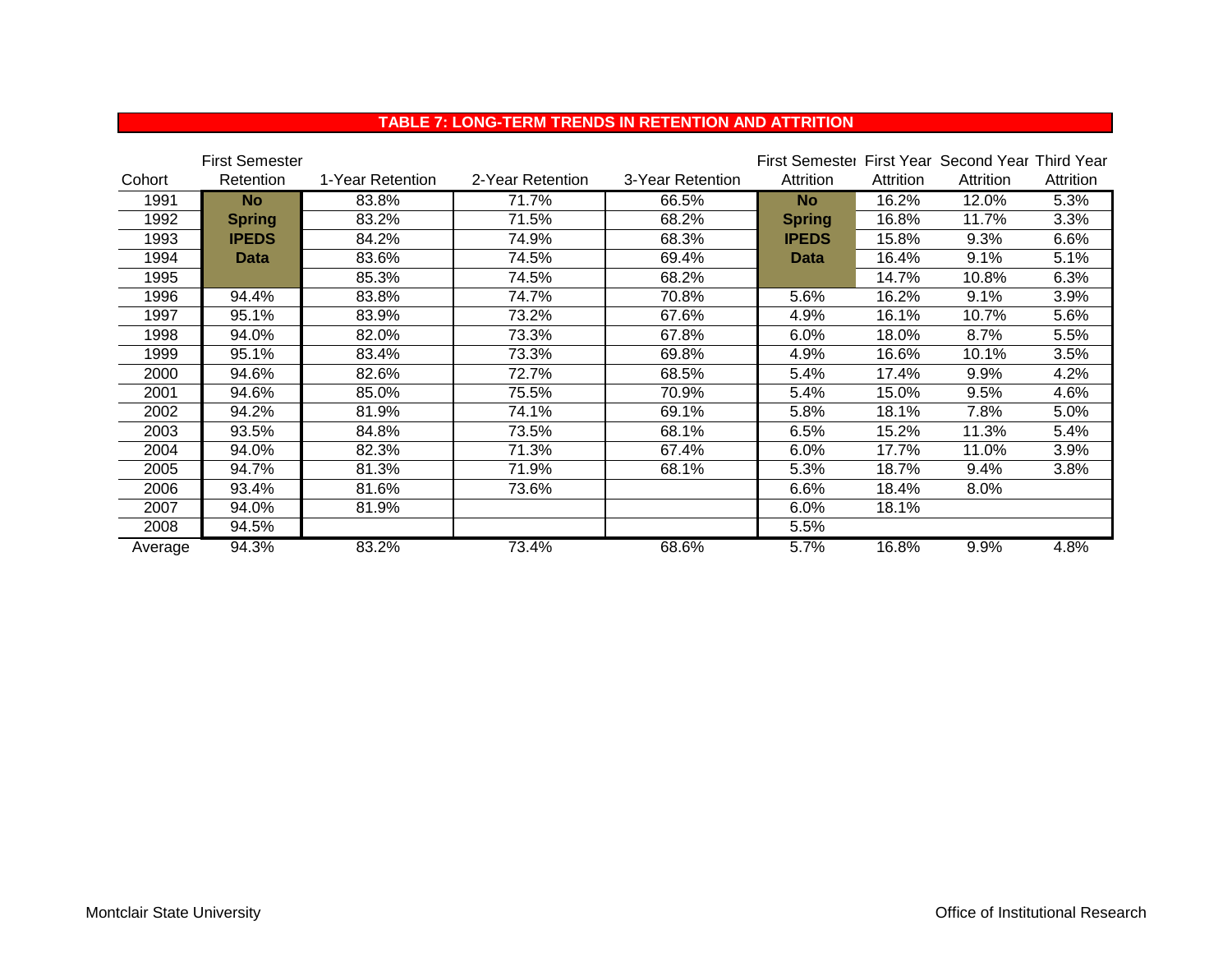## **TABLE 8: LONG-TERM RETENTION AND GRADUATION RATES FOR FULL-TIME, FIRST TIME FRESHMAN COHORTS FALL 2000 TO FALL 2001**

|                                                |                                                      |                              | <b>RETENTION RATES</b>                             |                              |                                  |                                   |                                  | <b>RETENTION &amp; CUMULATIVE GRADUATION RATES</b> |                                  |                                                                                                                                             |                                  |                            |                                  |                            |
|------------------------------------------------|------------------------------------------------------|------------------------------|----------------------------------------------------|------------------------------|----------------------------------|-----------------------------------|----------------------------------|----------------------------------------------------|----------------------------------|---------------------------------------------------------------------------------------------------------------------------------------------|----------------------------------|----------------------------|----------------------------------|----------------------------|
| <b>YEAR</b><br><b>COHORT</b><br><b>ENTERED</b> | <b>NUMBER IN</b><br><b>ENTERING</b><br><b>COHORT</b> | <b>SECOND</b><br><b>YEAR</b> | PERCENT RETAINED TO<br><b>THIRD</b><br><b>YEAR</b> | <b>FOURTH</b><br><b>YEAR</b> | <b>PERCENT</b><br><b>4 YEARS</b> | <b>PERCENT</b><br><b>5TH YEAR</b> | <b>PERCENT</b><br><b>5 YEARS</b> | <b>PERCENT</b><br><b>6TH YEAR</b>                  | <b>PERCENT</b><br><b>6 YEARS</b> | <b>PERCENT</b><br>GRADUATED RETAINED TO GRADUATED RETAINED TO GRADUATED RETAINED TO GRADUATED RETAINED TO GRADUATED RETAINED TO<br>7TH YEAR | <b>PERCENT</b><br><b>7 YEARS</b> | <b>PERCENT</b><br>8TH YEAR | <b>PERCENT</b><br><b>8 YEARS</b> | <b>PERCENT</b><br>9TH YEAR |
| 2000                                           | 1,324                                                | 82.6%                        | 72.7%                                              | 68.5%                        | 26.5%                            | 40.6%                             | 52.6%                            | 11.5%                                              | 59.3%                            | 5.0%                                                                                                                                        | 61.0%                            | 1.4%                       | 62.5%                            | 1.3%                       |
| 2001                                           | 1,378                                                | 85.0%                        | 75.5%                                              | 70.9%                        | 27.0%                            | 41.7%                             | 54.0%                            | 13.6%                                              | 61.2%                            | 5.6%                                                                                                                                        | 63.8%                            | 2.9%                       |                                  |                            |
|                                                |                                                      |                              |                                                    |                              |                                  |                                   |                                  |                                                    |                                  |                                                                                                                                             |                                  |                            |                                  |                            |
| 2000                                           | 1,324                                                | 82.6%                        | 72.7%                                              | 68.5%                        | 26.5%                            | 40.6%                             | 52.6%                            | 11.5%                                              | 59.3%                            | 5.0%                                                                                                                                        | 61.0%                            | 1.4%                       | 62.5%                            | 1.3%                       |
| Female                                         | 827                                                  | 83.9%                        | 75.1%                                              | 71.3%                        | 30.8%                            | 39.5%                             | 57.4%                            | 10.6%                                              | 63.4%                            | 5.3%                                                                                                                                        | 65.3%                            | 1.5%                       | 66.9%                            | 0.8%                       |
| Male                                           | 497                                                  | 80.3%                        | 68.6%                                              | 63.8%                        | 19.3%                            | 42.3%                             | 44.5%                            | 12.9%                                              | 52.5%                            | 4.4%                                                                                                                                        | 53.9%                            | 1.2%                       | 55.1%                            | 2.0%                       |
| 2001                                           | 1,378                                                | 85.0%                        | 75.5%                                              | 70.9%                        | 27.0%                            | 41.7%                             | 54.0%                            | 13.6%                                              | 61.2%                            | 5.6%                                                                                                                                        | 63.8%                            | 2.9%                       |                                  |                            |
| Female                                         | 826                                                  | 87.3%                        | 78.7%                                              | 75.3%                        | 32.6%                            | 40.8%                             | 61.6%                            | 10.7%                                              | 67.6%                            | 4.2%                                                                                                                                        | 69.7%                            | 2.1%                       |                                  |                            |
| Male                                           | 552                                                  | 81.5%                        | 70.7%                                              | 64.3%                        | 18.7%                            | 42.9%                             | 42.6%                            | 17.9%                                              | 51.8%                            | 7.6%                                                                                                                                        | 54.9%                            | 4.2%                       |                                  |                            |
|                                                |                                                      |                              |                                                    |                              |                                  |                                   |                                  |                                                    |                                  |                                                                                                                                             |                                  |                            |                                  |                            |
| 2000                                           | 1,324                                                | 82.6%                        | 72.7%                                              | 68.5%                        | 26.5%                            | 40.6%                             | 52.6%                            | 11.5%                                              | 59.3%                            | 5.0%                                                                                                                                        | 61.0%                            | 1.4%                       | 62.5%                            | 1.3%                       |
| African Am                                     | 170                                                  | 86.5%                        | 70.0%                                              | 63.5%                        | 27.6%                            | 32.9%                             | 48.2%                            | 10.0%                                              | 53.5%                            | 4.1%                                                                                                                                        | 54.7%                            | 1.8%                       | 55.9%                            | 0.6%                       |
| Asian                                          | 73                                                   | 78.1%                        | 74.0%                                              | 65.8%                        | 27.4%                            | 42.5%                             | 54.8%                            | 11.0%                                              | 58.9%                            | 5.5%                                                                                                                                        | 63.0%                            | 0.0%                       | 63.0%                            | 0.0%                       |
| Latino/a<br>Native Am                          | 229<br>5                                             | 82.1%<br>20.0%               | 74.2%<br>40.0%                                     | 69.4%<br>20.0%               | 21.8%<br>0.0%                    | 45.4%<br>20.0%                    | 47.6%<br>20.0%                   | 14.8%<br>0.0%                                      | 53.3%<br>20.0%                   | 9.2%<br>0.0%                                                                                                                                | 55.0%<br>20.0%                   | 2.2%<br>0.0%               | 58.1%<br>20.0%                   | 2.6%<br>0.0%               |
| White                                          | 776                                                  | 83.1%                        | 73.3%                                              | 70.9%                        | 28.5%                            | 40.6%                             | 56.2%                            | 11.0%                                              | 63.7%                            | 3.9%                                                                                                                                        | 65.3%                            | 0.9%                       | 66.6%                            | 1.0%                       |
| Internat'l                                     | 33                                                   | 84.8%                        | 78.8%                                              | 75.8%                        | 24.2%                            | 51.5%                             | 48.5%                            | 6.1%                                               | 60.6%                            | 3.0%                                                                                                                                        | 60.6%                            | 3.0%                       | 60.6%                            | 3.0%                       |
| Unknown                                        | 38                                                   | 71.1%                        | 57.9%                                              | 42.1%                        | 13.2%                            | 34.2%                             | 31.6%                            | 15.8%                                              | 36.8%                            | 7.9%                                                                                                                                        | 39.5%                            | 5.3%                       | 39.5%                            | 2.6%                       |
| 2001                                           | 1,378                                                | 85.0%                        | 75.5%                                              | 70.9%                        | 27.0%                            | 41.7%                             | 54.0%                            | 13.6%                                              | 61.2%                            | 5.6%                                                                                                                                        | 63.8%                            | 2.9%                       |                                  |                            |
| African Am                                     | 178                                                  | 87.1%                        | 72.5%                                              | 66.3%                        | 23.0%                            | 38.2%                             | 47.2%                            | 15.7%                                              | 52.8%                            | 6.2%                                                                                                                                        | 55.1%                            | 2.8%                       |                                  |                            |
| Asian                                          | 97                                                   | 84.5%                        | 74.2%                                              | 63.9%                        | 32.0%                            | 32.0%                             | 47.4%                            | 14.4%                                              | 56.7%                            | 7.2%                                                                                                                                        | 58.8%                            | 5.2%                       |                                  |                            |
| Latino/a                                       | 208                                                  | 83.7%                        | 74.5%                                              | 69.7%                        | 18.3%                            | 45.7%                             | 48.6%                            | 14.9%                                              | 56.7%                            | 4.8%                                                                                                                                        | 58.7%                            | 4.3%                       |                                  |                            |
| Native Am                                      | 2                                                    | 100.0%                       | 50.0%                                              | 100.0%                       | 0.0%                             | 50.0%                             | 50.0%                            | 50.0%                                              | 50.0%                            | 50.0%                                                                                                                                       | 50.0%                            | 50.0%                      |                                  |                            |
| White                                          | 785                                                  | 84.8%                        | 76.7%                                              | 72.7%                        | 30.6%                            | 41.3%                             | 57.5%                            | 12.2%                                              | 64.2%                            | 5.5%                                                                                                                                        | 67.4%                            | 2.4%                       |                                  |                            |
| Internat'l<br>Unknown                          | 34<br>74                                             | 94.1%<br>81.1%               | 91.2%<br>67.6%                                     | 88.2%<br>66.2%               | 17.6%<br>21.6%                   | 67.6%<br>43.2%                    | 58.8%<br>55.4%                   | 26.5%<br>10.8%                                     | 73.5%<br>62.2%                   | 8.8%<br>2.7%                                                                                                                                | 73.5%<br>63.5%                   | 0.0%<br>1.4%               |                                  |                            |
|                                                |                                                      |                              |                                                    |                              |                                  |                                   |                                  |                                                    |                                  |                                                                                                                                             |                                  |                            |                                  |                            |
| 2000                                           | 1,324                                                | 82.6%                        | 72.7%                                              | 68.5%                        | 26.5%                            | 40.6%                             | 52.6%                            | 11.5%                                              | 59.3%                            | 5.0%                                                                                                                                        | 61.0%                            | 1.4%                       | 62.5%                            | 1.3%                       |
| Regular                                        | 1,000                                                | 83.6%                        | 74.7%                                              | 70.8%                        | 29.7%                            | 40.6%                             | 56.4%                            | 10.4%                                              | 62.3%                            | 4.7%                                                                                                                                        | 64.2%                            | 1.5%                       | 65.5%                            | 1.2%                       |
| <b>EOF</b>                                     | 139                                                  | 87.1%                        | 77.0%                                              | 70.5%                        | 24.5%                            | 43.9%                             | 52.5%                            | 15.1%                                              | 62.6%                            | 5.8%                                                                                                                                        | 64.0%                            | 1.4%                       | 64.7%                            | 0.7%                       |
| Special                                        | 185                                                  | 73.5%                        | 58.4%                                              | 54.6%                        | 10.8%                            | 37.8%                             | 31.9%                            | 14.6%                                              | 40.5%                            | 5.9%                                                                                                                                        | 41.6%                            | 0.5%                       | 44.3%                            | 2.2%                       |
| 2001                                           | 1,378                                                | 85.0%                        | 75.5%                                              | 70.9%                        | 27.0%                            | 41.7%                             | 54.0%                            | 13.6%                                              | 61.2%                            | 5.6%                                                                                                                                        | 63.8%                            | 2.9%                       |                                  |                            |
| Regular                                        | 1,091                                                | 85.3%                        | 76.2%                                              | 71.7%                        | 29.7%                            | 40.0%                             | 55.6%                            | 13.2%                                              | 62.8%                            | 5.7%                                                                                                                                        | 65.4%                            | 2.5%                       |                                  |                            |
| <b>EOF</b>                                     | 131                                                  | 88.5%                        | 77.9%                                              | 71.0%                        | 17.6%                            | 49.6%                             | 49.6%                            | 13.7%                                              | 57.3%                            | 3.8%                                                                                                                                        | 59.5%                            | 3.1%                       |                                  |                            |
| Special                                        | 156                                                  | 79.5%                        | 68.6%                                              | 65.4%                        | 16.0%                            | 46.8%                             | 46.2%                            | 16.0%                                              | 53.8%                            | 6.4%                                                                                                                                        | 55.8%                            | 5.8%                       |                                  |                            |